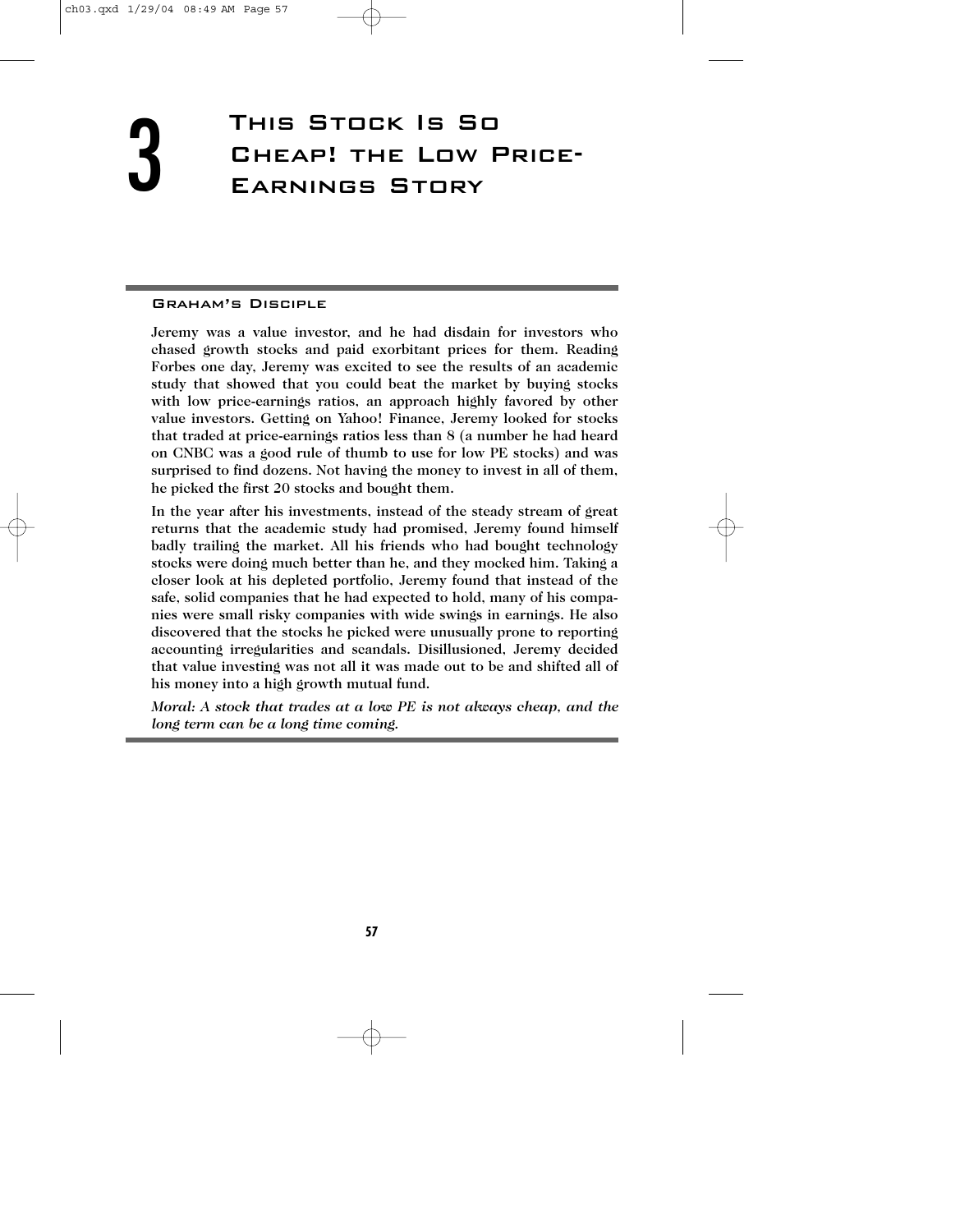For decades investors have used price-earnings ratios (PEs) as a measure of how expensive or cheap a stock is. A stock that trades at a low multiple of earnings is often characterized as cheap, and investment advisors and analysts have developed rules of thumb over time. Some analysts use absolute measures—for instance, stocks that trade at less than 8 times earnings are considered cheap—whereas other analysts use relative measures, for example, stocks that trade at less than half the price-earnings ratio of the market are cheap. In some cases, the comparison is to the market, and in other cases it is to the sector in which the firm operates.

In this chapter, you consider whether price-earnings ratios are good indicators of value and whether a strategy of buying stocks with low price-earnings ratios generates high returns. As you will see, a stock with a low price-earnings ratio may not be undervalued and strategies that focus on just priceearnings ratios may fail because they ignore the growth potential and risk in a firm. A firm that trades at a low price-earnings ratio because it has little or no prospects for growth in the future and is exposed to a great deal of risk is not a bargain.

# Core of the Story

How do you determine that a stock is cheap? You could look at the price of a stock; but stock prices can be easily altered by changing the number of shares outstanding. You can halve your stock price (roughly) with a two-for-one stock split (by which you double the number of shares), but the stock does not get any cheaper. While some investors may fall for the pitch that a stock that trades for pennies is cheap, most investors are wary enough to see the trap. Dividing the price by the earnings is one way of leveling the playing field so that high-priced and low-priced stocks can be compared. The use of low PE ratios in investment strategies is widespread, and several justifications are offered for the practice: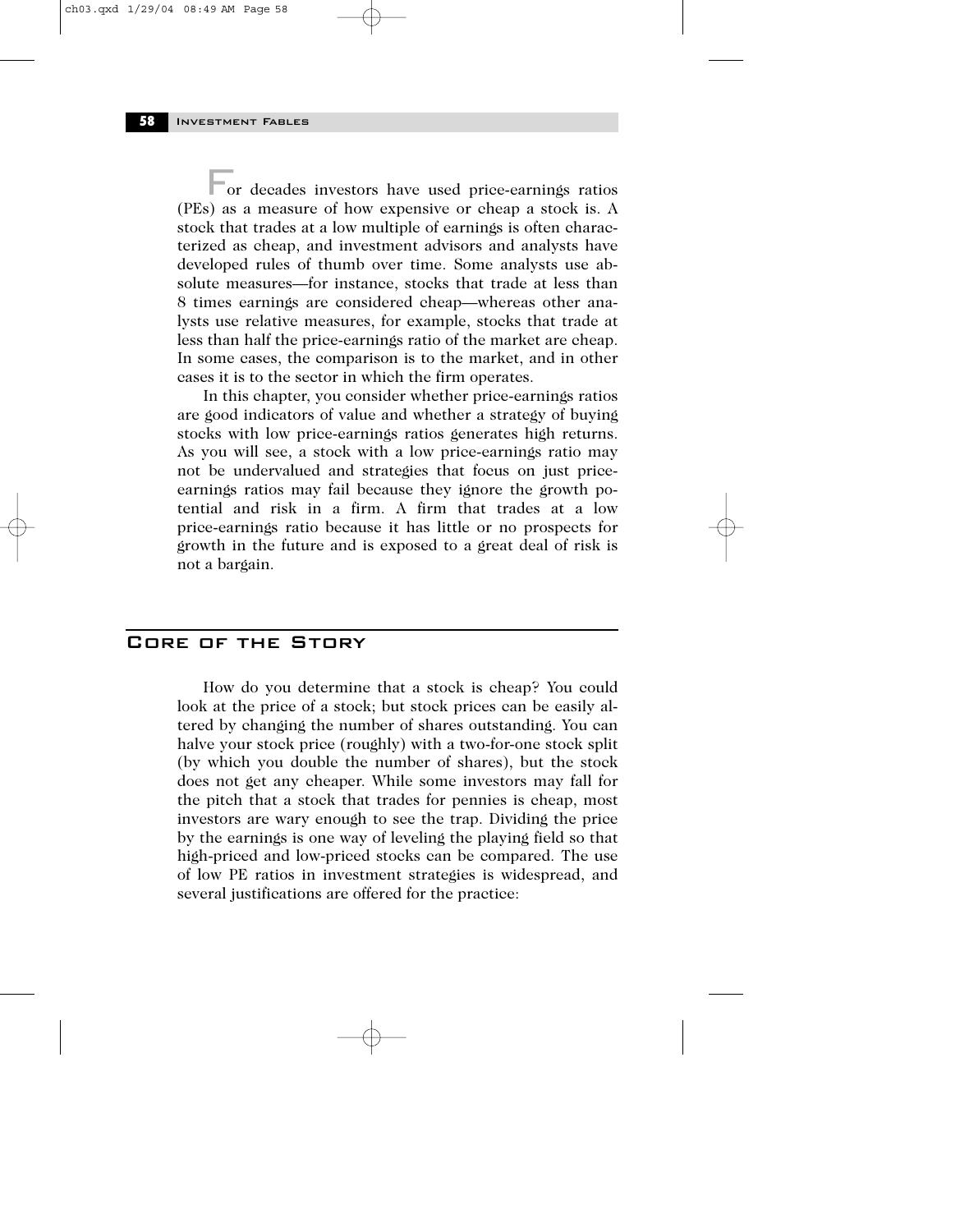■ *Value investors buy low PE stocks.* Investors in the value investing school have historically measured value by using the price-earnings ratio. Thus, when comparing across stocks, value investors view a stock that trades at five times earnings as cheaper than one that trades at ten times earnings.

ch03.qxd 1/29/04 08:49 AM Page 59

- *A low PE stock is an attractive alternative to investing in bonds.* For those investors who prefer to compare what they make on stocks to what they can make on bonds, there is another reason for looking for stocks with low price-earnings ratios. The earnings yield (which is the inverse of the price-earnings ratio, that is, the earnings per share divided by the current stock price) on these stocks is usually high relative to the yield on bonds. To illustrate, a stock with a PE ratio of 8 has an earnings yield of 12.5%, which may provide an attractive alternative to treasury bonds yielding only 4%.
- *Stocks that trade at low PE ratios relative to their peer group must be mispriced.* Since price-earnings ratios vary across sectors, with stocks in some sectors consistently trading at lower PE ratios than stocks in other sectors, you could judge the value of a stock by comparing its PE ratio to the average PE ratio of stocks in the sector in which the firm operates. Thus, a technology stock that trades at 15 times earnings may be considered cheap because the average PE ratio for technology stocks is 22, whereas an electric utility that trades at 10 times earnings can be viewed as expensive because the average PE ratio for utilities is only 7.

### Theoretical Roots: Determinants OF PE RATIO

Investors have always used earnings multiples to judge investments. The simplicity and intuitive appeal of the price-earnings (PE) ratio makes it an attractive choice in applications ranging from pricing initial public offerings to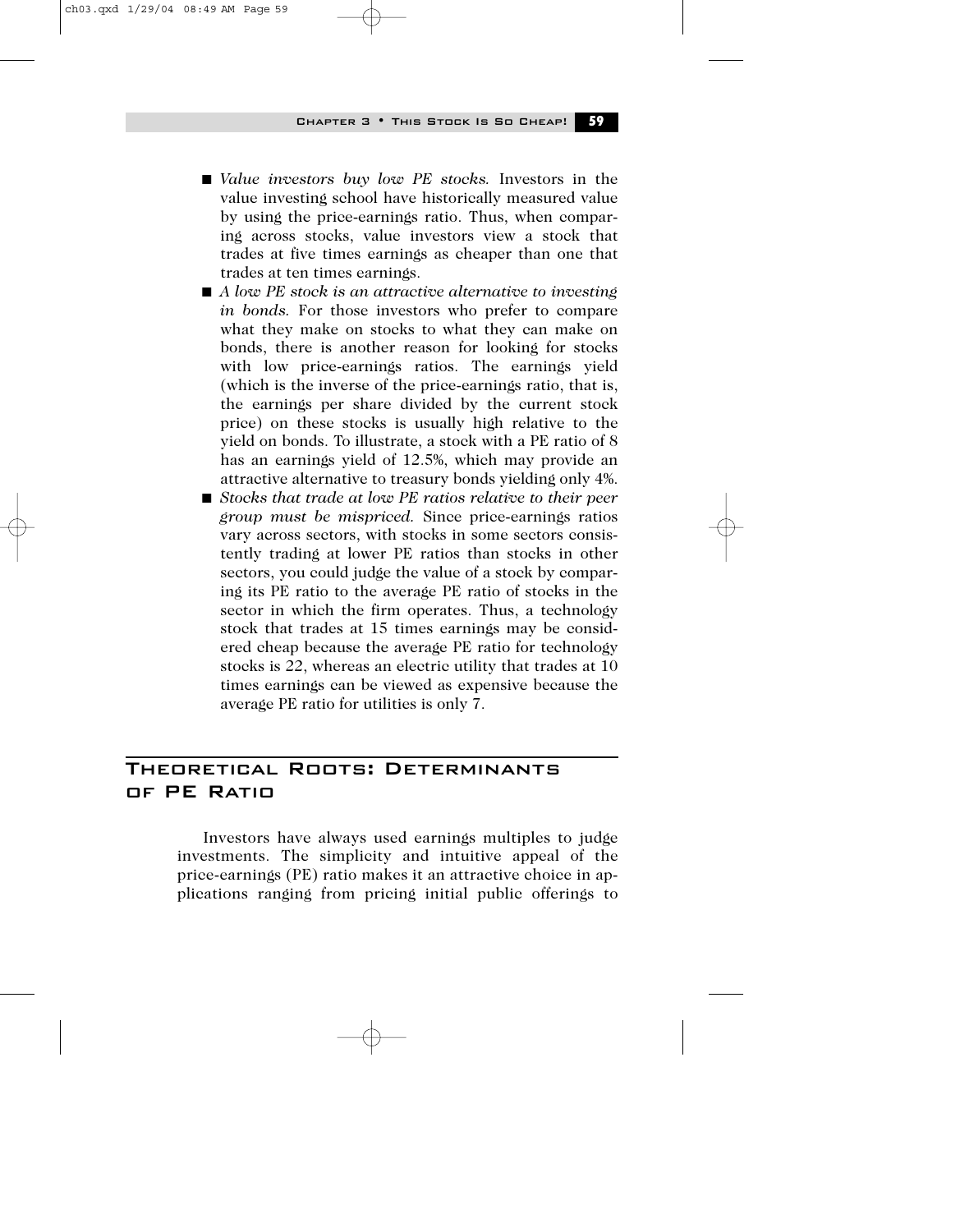making judgments on investments, but the PE ratio is related to a firm's fundamentals. As you will see in this section, a low PE ratio by itself does not indicate an undervalued stock.

### What Is the PE Ratio?

The price-earnings ratio is the ratio obtained by dividing the market price per share by the earnings per share over a period.

 $PE = \frac{Market Price per share}{Earnings per share}$ 

The PE ratio is usually estimated with the current price per share in the numerator and the earnings per share in the denominator.

The biggest problem with PE ratios is the variations on earnings per share used in computing the multiple. The most common measure of the PE ratio divides the current price by the earnings per share in the most recent financial year; this yields the *current PE.* Other people prefer to compute a more updated measure of earnings per share by adding up the earnings per share in each of the last four quarters and dividing the price by this measure of earnings per share, using it to compute a *trailing PE ratio.* Some analysts go even further and use expected earnings per share in the next financial year in the denominator and compute a *forward PE ratio.* Earnings per share can also be computed before or after extraordinary items and based upon actual shares outstanding (primary) or all shares that will be outstanding if managers exercise the options that they have been granted (fully diluted). In other words, you should not be surprised to see different PE ratios reported for the same firm at the same point by different sources. In addition, you should be specific about your definition of a PE ratio if you decide to construct an investment strategy that revolves around its value.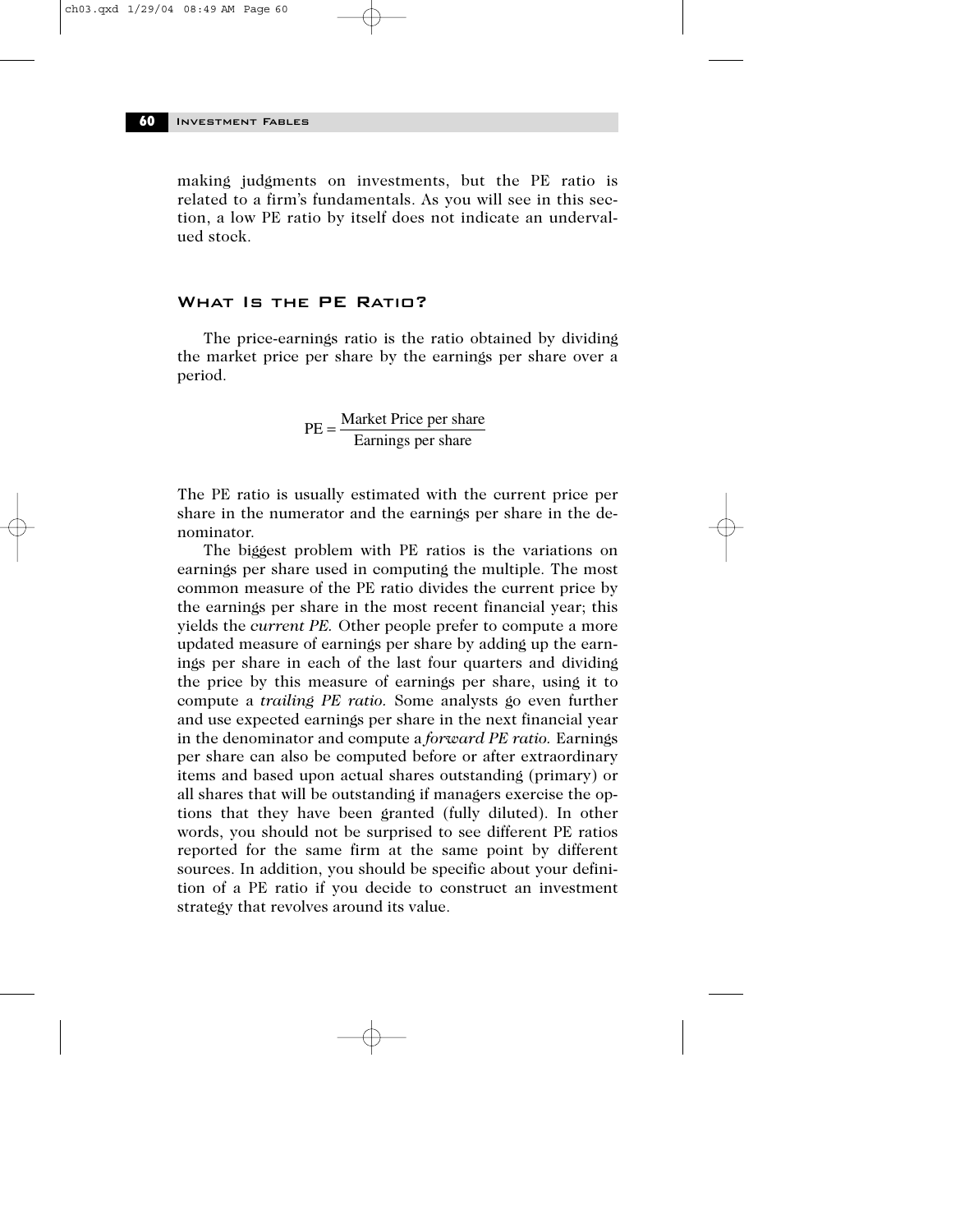**61**

#### ch03.qxd 1/29/04 08:49 AM Page 61

## A Primer on Accounting Earnings

Before you look at whether the price-earnings ratio can be used as a measure of the cheapness of a stock, you do need to consider how earnings are measured in financial statements. Accountants use the income statement to provide information about a firm's operating activities over a specific period. In this section, you will examine the principles underlying earnings measurement in accounting and the methods by which they are put into practice.

Two primary principles underlie the measurement of accounting earnings and profitability. The first is the principle of *accrual accounting.* In accrual accounting, the revenue from selling a good or service is recognized in the period in which the good is sold or the service is performed (in whole or substantially). A corresponding effort is made on the expense side to match<sup>1</sup> expenses to revenues. This is in contrast to cash accounting, whereby revenues are recognized when payment is received and expenses are recorded when they are paid. As a consequence, a firm may report high accrual earnings but its cash earnings may be substantially lower (or even negative), or the reverse can apply.

The second principle is the *categorization of expenses into operating, financing and capital expenses.* Operating expenses are expenses that, at least in theory, provide benefits only for the current period; the cost of labor and materials expended to create products that are sold in the current period is a good example. Financing expenses are expenses arising from the nonequity financing used to raise capital for the business; the most common example is interest expenses. Capital expenses are expenses that are expected to generate benefits over multiple periods; for instance, the cost of buying land and buildings is treated as a capital expense.

Operating expenses are subtracted from revenues in the current period to arrive at a measure of operating earnings from the firm. Financing expenses are subtracted from operating earnings to estimate earnings to equity investors or net income. Capital expenses are written off over their useful life (in terms of generating benefits) as depreciation or amortization. Figure 3.1 breaks down a typical income statement.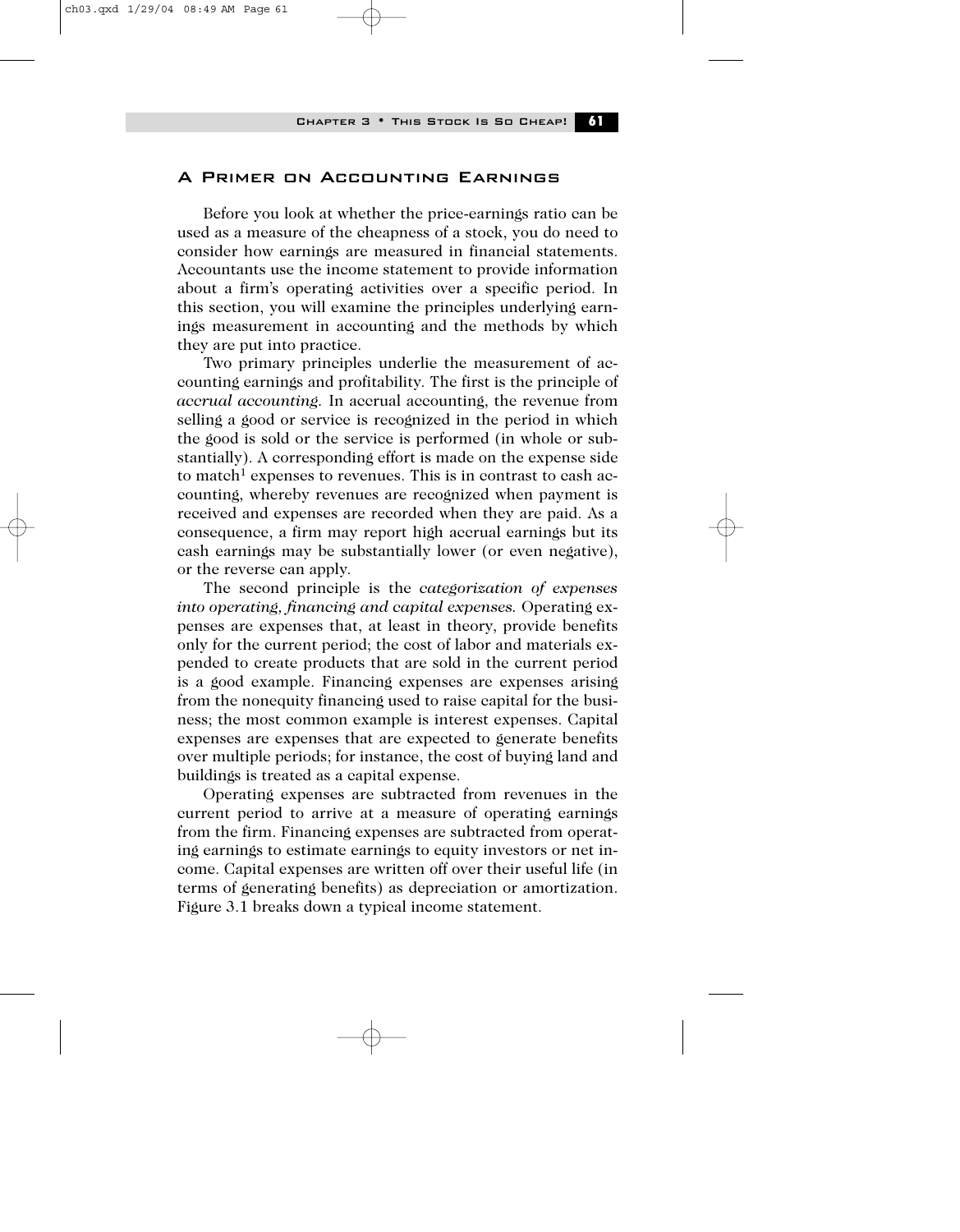





= Net Income to Common Stockholders

### **FIGURE 3.1**

### Income Statement

This is the general format for all income statements. There are variations on this format across different types of businesses.

> While the principles governing the measurement of earnings are straightforward, firms do have discretion on a number of different elements, such as the following:

■ *Revenue recognition:* When firms sell products that generate revenues over multiple years, conservative firms spread revenues over time but aggressive firms may show revenues in the initial year. Microsoft, for exam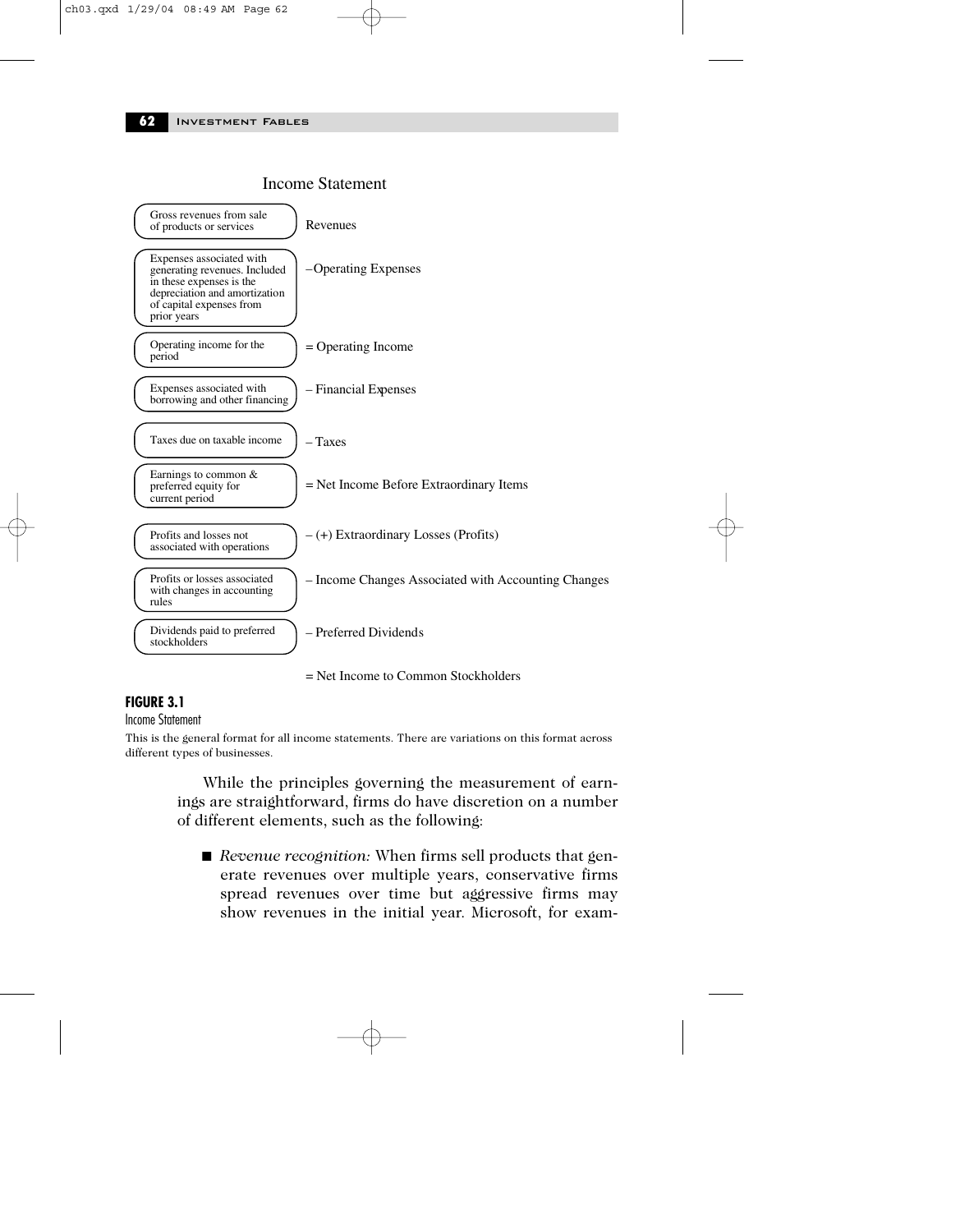CHAPTER 3 • THIS STOCK IS SO CHEAP! **63**

ple, has had a history of being conservative in its recording of revenues from its program updates (Windows 98, Windows 2000, etc.). On the other hand, telecommunication firms, in their zeal to pump up revenue growth, in the late 1990s were often aggressive in recording revenues early.

ch03.qxd 1/29/04 08:49 AM Page 63

- *Operating versus capital expenses:* Some expenses fall in a gray area between operating and capital expenses. Consider the expenses incurred by a cable company to attract new subscribers. Companies that are more aggressive could legitimately argue that the benefits of these new subscribers will be felt over many years and spread these expenses over time. At the same time, conservative companies will expense the entire amount in the year in which the expense is incurred.
- *Depreciation and amortization:* While capital expenses are written off over time as depreciation or amortization charges, firms continue to have discretion in how much and how quickly they depreciate assets, at least for reporting purposes. Here again, more aggressive firms can report higher earnings by adopting depreciation and amortization schedules that result in smaller charges against earnings.

The bottom line, though, is that while the same accounting standards may apply to all firms, the fidelity to these standards can vary across firms, making it difficult to compare earnings (and price-earnings ratios) across firms. If you are not careful, you can very easily conclude that firms that are more aggressive in measuring earnings are cheaper than firms that are more conservative. The problem gets worse when you are comparing the earnings of firms in different markets— Japan, Germany and the United States, for example—with different accounting standards.

### Determinants of PE Ratios

The simplest model for valuing a stock is to assume that the value of the stock is the present value of the expected future dividends. Since equity in publicly traded firms could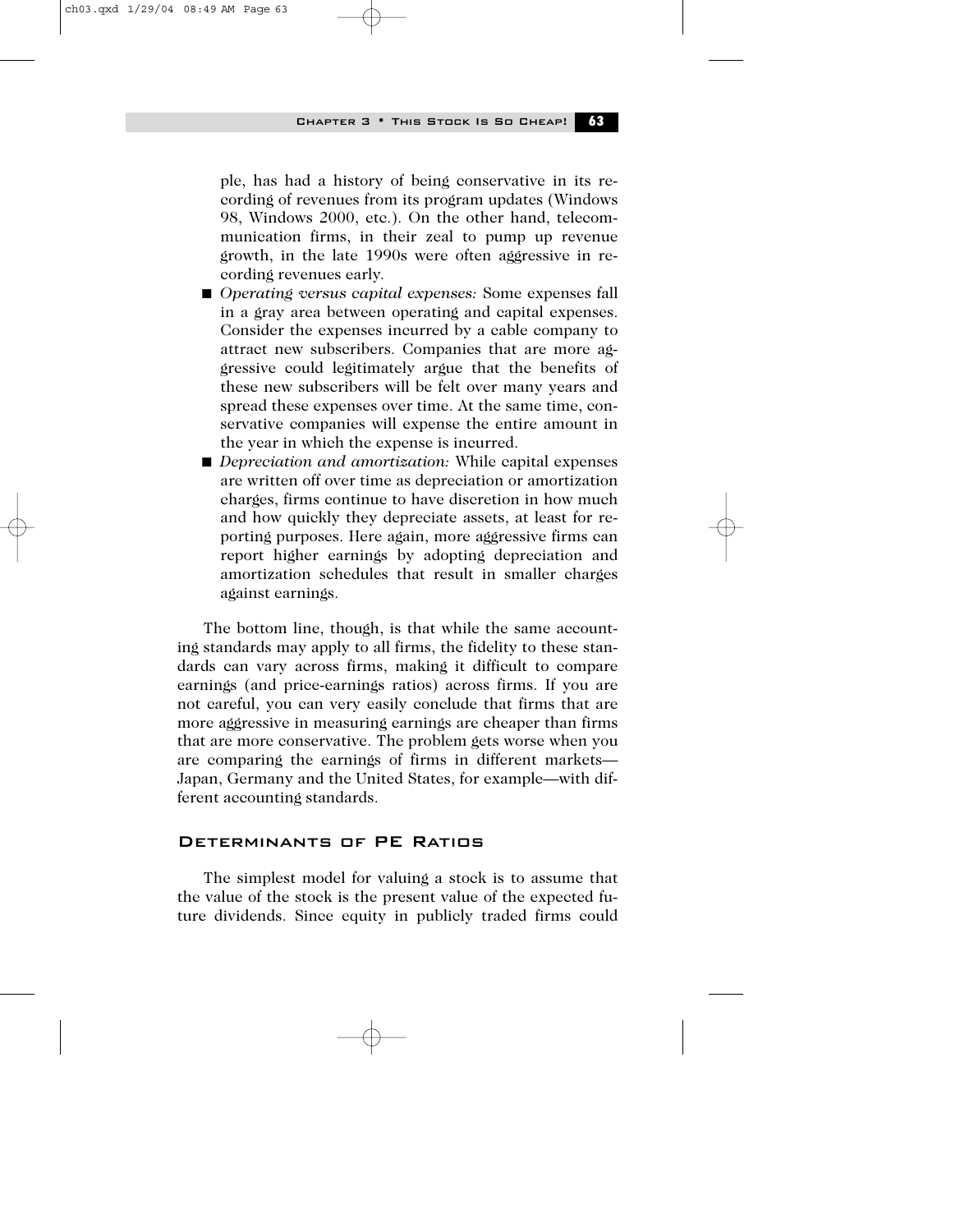potentially last forever, this present value can be computed fairly simply if you assume that the dividends paid by a firm will grow at a constant rate forever. In this model, which is called the Gordon Growth Model, the value of equity can be written as:

Value per share today  $=$   $\frac{Expected \ Dividend \ per \ share \ next \ year}{Cost \ of \ Equity - Expected \ Growth \ Rate}$ 

The cost of equity is the rate of return that investors in the stock require, given its risk. As a simple example, consider investing in stock in Consolidated Edison, the utility that serves much of New York city. The stock is expected to pay a dividend of \$2.20 per share next year (out of expected earnings per share of \$3.30), the cost of equity for the firm is 8%, and the expected growth rate in perpetuity is 3%. The value per share can be written as:

Value per share of Con Ed = 
$$
\frac{$2.20}{(.08 - .03)}
$$
 = \$44.00 per share

Generations of students in valuation classes have looked at this model and some of them have thrown up their hands in despair. How, they wonder, can you value firms like Microsoft that do not pay dividends? And what you do when the expected growth rate is higher than the cost of equity, rendering the value negative? There are simple answers to both questions. The first is that a growth rate that can be maintained forever cannot be greater than the growth rate of the economy. Thus, an expected growth rate that is 15% would be incompatible with this model; in fact, the expected growth rate has to be less than the 4%–5% that even the most optimistic forecasters believe that the economy (U.S. or global) can grow at in the long term.2 The second is that firms that are growing at these stable growth rates should have cash available to return to their stockholders; most firms that pay no dividends do so because they have to reinvest in their businesses to generate high growth.

To get from this model for value to one for the priceearnings ratio, you will divide both sides of the equation by the expected earnings per share next year. When you do, you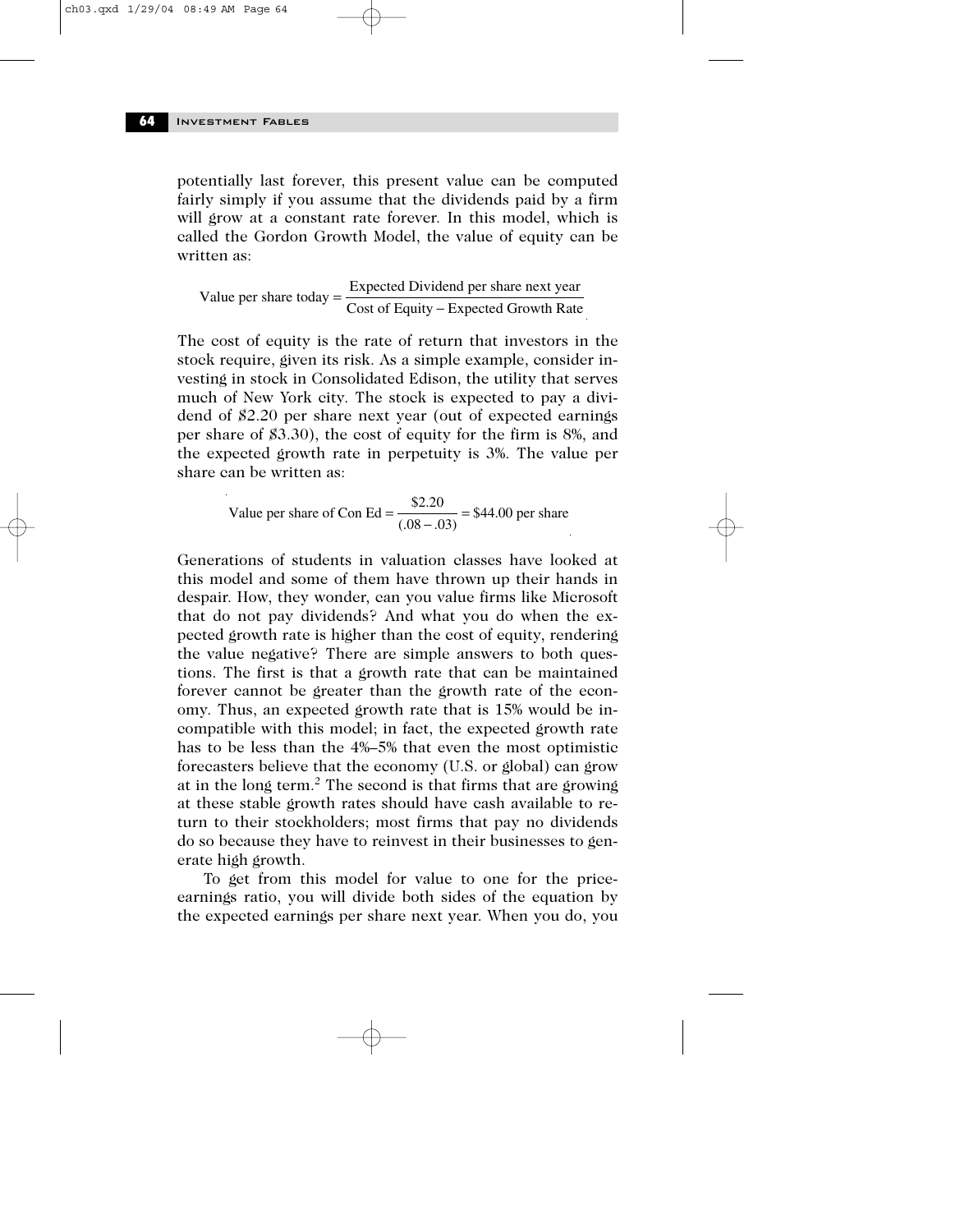obtain the discounted cash flow equation specifying the forward PE ratio for a stable growth firm.

> Expected Dividend per share / Expected EPS Value per share today<br>Expected EPS next year = Forward PE =

Cost of Equity – Expected Growth Rate

 $=\frac{E_{\text{A}}\text{pected a system}}{\text{(Cost of Equity – Expected Growth Rate)}}$ Expected Payout Ratio

To illustrate with Con Ed, using the numbers from the previous paragraph, you get the following:

Forward PE for Con Ed =  $(\$2.20 / \$3.30) / (.08 - .04) = 16.67$ 

The PE ratio will increase as the expected growth rate increases; higher growth firms should have higher PE ratios, which makes intuitive sense. The PE ratio will be lower if the firm is a high-risk firm and has a high cost of equity. Finally, the PE ratio will increase as the payout ratio increases, for any given growth rate. In other words, firms that are more efficient about generating growth (by earning a higher return on equity) will trade at higher multiples of earnings.

The price-earnings ratio for a high growth firm can also be related to fundamentals. When you work through the algebra, which is more tedious than difficult, the variables that determine the price-earnings ratio remain the same: the risk of the company, the expected growth rate and the payout ratio, with the only difference being that these variables have to be estimated separately for each growth phase.<sup>3</sup> In the special case in which you expect a stock to grow at a high rate for the next few years and grow at a stable rate after that, you would estimate the payout ratio, cost of equity and expected growth rate in the high growth period and the stable growth period. This approach is general enough to be applied to any firm, even one that is not paying dividends right now

Looking at the determinants of price-earnings ratios, you can clearly see that a low price-earnings ratio, by itself, signifies little. If you expect low growth in earnings (or even

**65**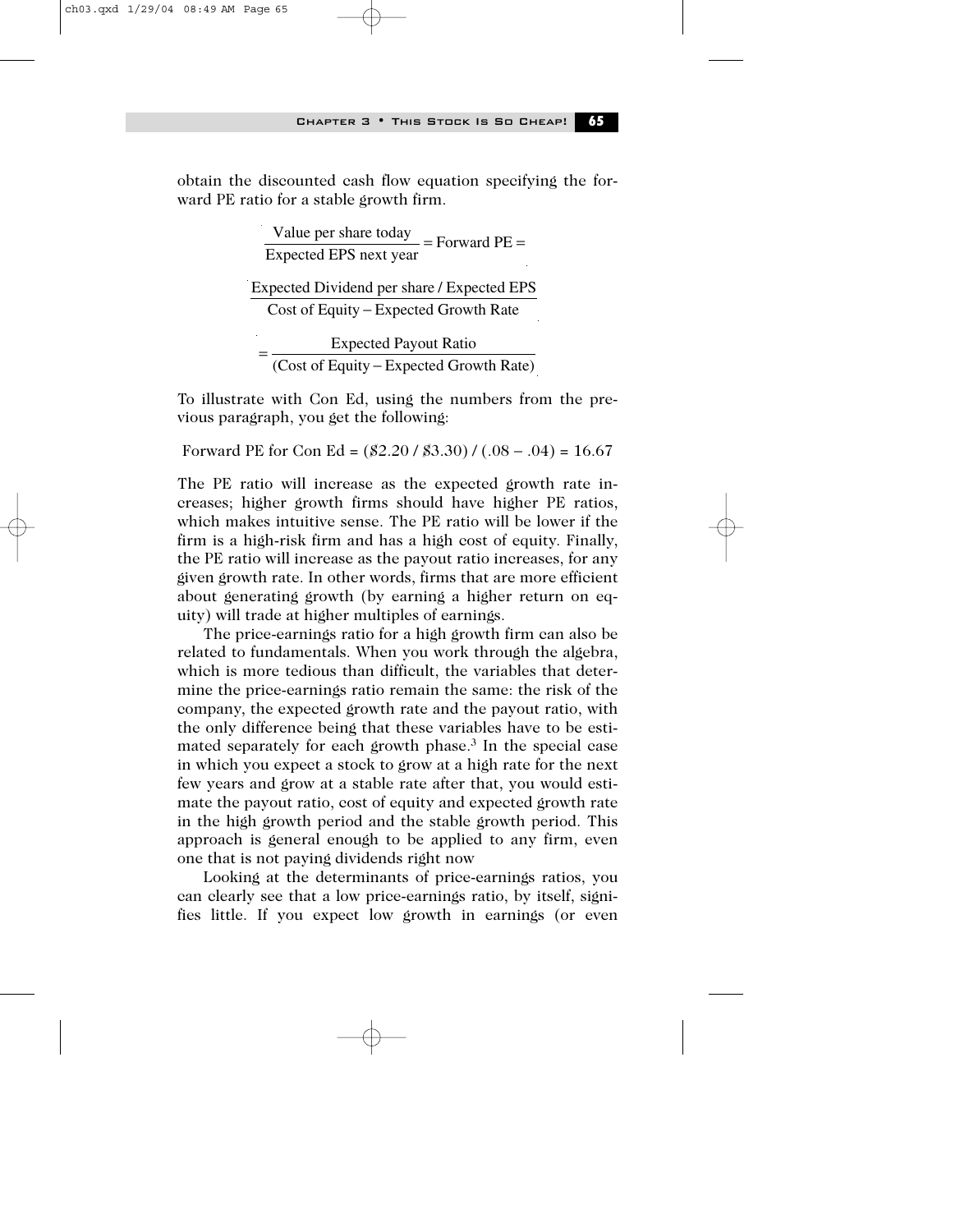negative growth) and there is high risk in a firm's earnings, you should pay a low multiple of earnings for the firm. For a firm to be undervalued, you need to get a mismatch: a low priceearnings ratio without the stigma of high risk or poor growth. Later in this chapter, you will examine a portfolio of low PE stocks to see if you can separate the firms that have low PE ratios and are fairly valued or even overvalued from firms that have low PE ratios that may be attractive investments.

# Looking at the Evidence

Do portfolios of stocks with low price-earnings ratios outperform the market? The answer to this question is central to this chapter, and you will look at the performance of stocks with low PE ratios over the last few decades in this section.

## Ben Graham and Value Screening

Many value investors claim to trace their antecedents to Ben Graham and to use the book *Security Analysis* that he coauthored with David Dodd, in 1934 as their investment bible.4 It was in the first edition of this book that Ben Graham put his mind to converting his views on markets to specific screens that could be used to find undervalued stocks. While the numbers in the screens did change slightly from edition to edition, they preserved their original form and are summarized below:

- **1.** Earnings-to-price ratio that is double the AAA bond yield
- **2.** PE of the stock less than 40% of the average PE for all stocks over the last five years
- **3.** Dividend yield greater than two-thirds of the AAA corporate bond yield
- **4.** Price less than two-thirds of tangible book value<sup>5</sup>
- **5.** Price less than two-thirds of net current asset value (NCAV), where net current asset value is defined as liquid current assets including cash minus current liabilities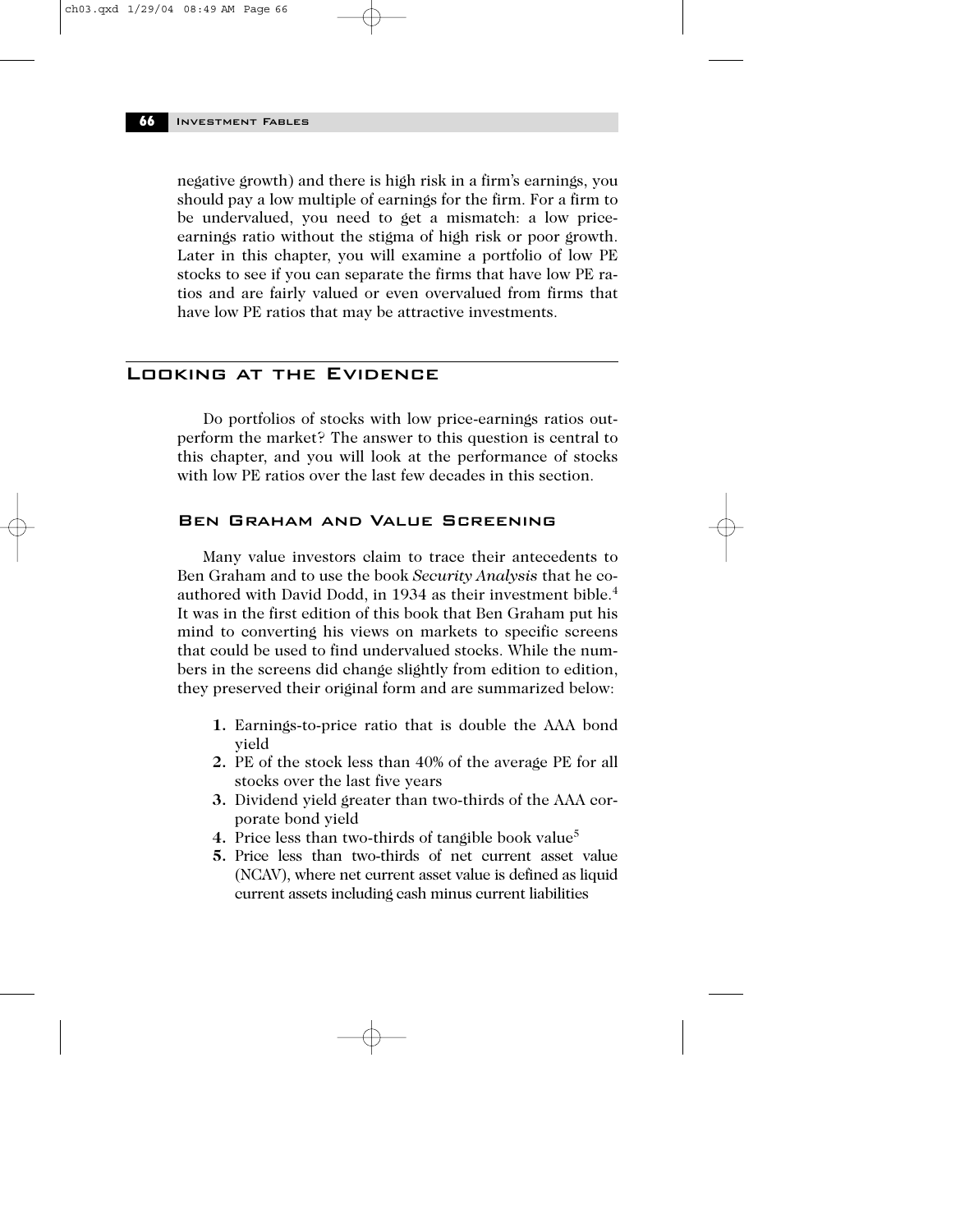CHAPTER 3 • THIS STOCK IS SO CHEAP! **67**

- **6.** Debt-equity ratio (book value) less than 1
- **7.** Current assets greater than twice current liabilities
- **8.** Debt less than twice net current assets
- **9.** Historical growth in EPS (over last 10 years) greater than 7%
- **10.** No more than two years of declining earnings over the previous ten years

Note that the first screen is a price-earnings ratio screen. Only stocks with low price-earnings ratios would have a chance of passing this screen. It is interesting that many of the remaining screens are designed to eliminate those stocks that have low PE ratios for the wrong reasons: low growth and high risk.

How well do Ben Graham's screens work when it comes to picking stocks? Henry Oppenheimer studied the portfolios obtained from these screens from 1974 to 1981 and concluded that you could have made an annual return well in excess of the market.<sup>6</sup> Academics have tested individual screens-low PE ratios and high dividend yields to name two—in recent years and have found that they deliver higher returns. Mark Hulbert, who evaluates the performance of investment newsletters, found newsletters that professed to follow Graham did much better than other newsletters. The only jarring note is that an attempt to convert the screens into a mutual fund that would deliver high returns did fail. In the 1970s, an investor named James Rea was convinced enough of the value of these screens that he founded a fund called the Rea-Graham fund, which would invest in stocks on the basis of the Graham screens. While it had some initial successes, the fund floundered during the 1980s and early 1990s and was ranked in the bottom quartile for performance.

### Low PE Stocks versus the Rest of the Market

Studies that have looked at the relationship between PE ratios and excess returns have consistently found that stocks with low PE ratios earn significantly higher returns than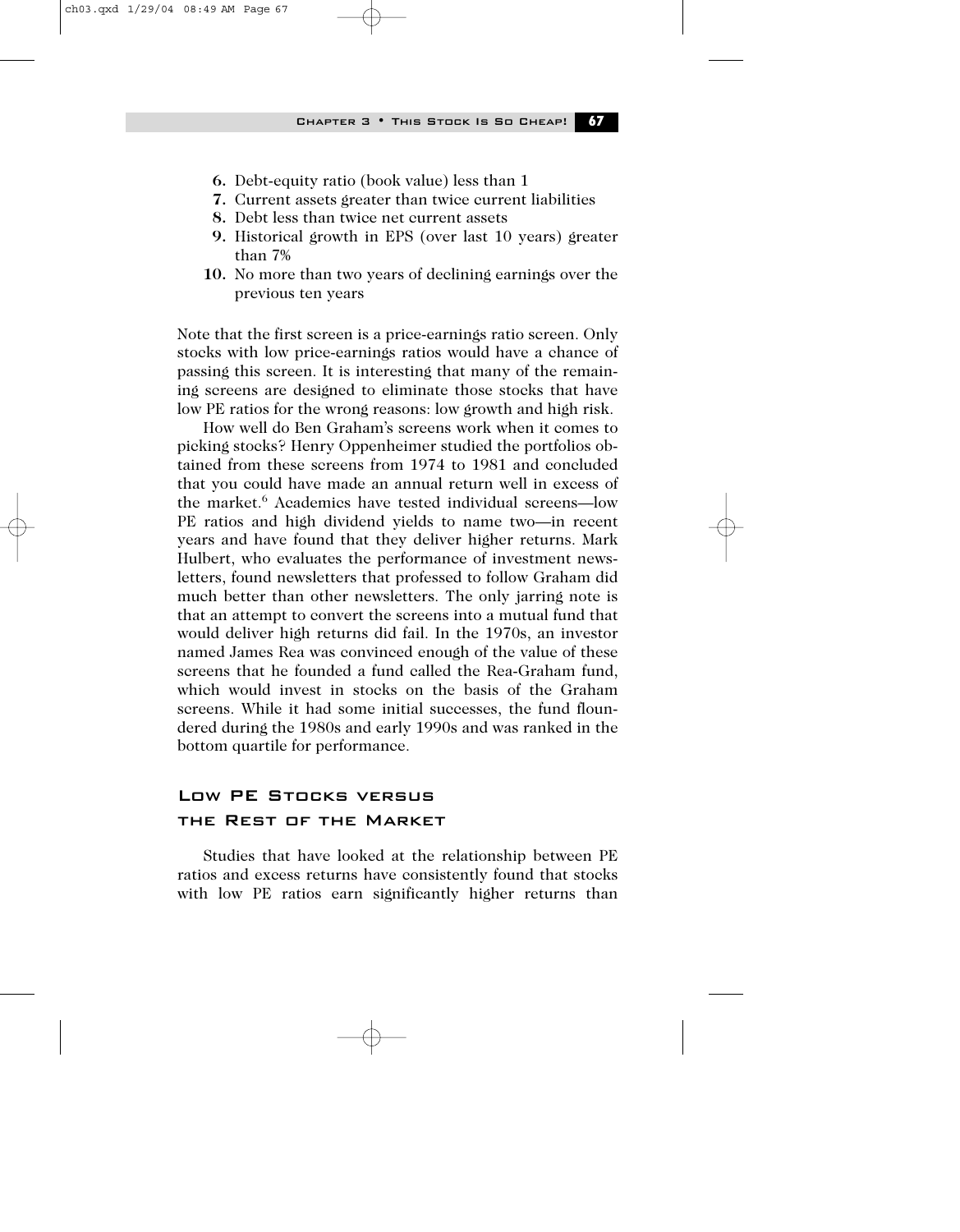stocks with high PE ratios over long time horizons. Since some of the research is more than two decades old and the results vary widely depending upon the sampling period, it might be best to review the raw data and look at the longest period for which data is available.

In Figure 3.2, you begin by looking at the annual returns that would have been earned by U.S. stocks categorized into ten classes according to PE ratios from 1952 to 2001. The stocks were categorized by PE ratios at the start of each year, and the total return, inclusive of dividends and price appreciation, was computed for each of the ten portfolios over the year.

On average, the stocks in the lowest PE ratio classes earned almost twice the returns of the stocks in the highest PE ratio classes. To examine how sensitive these conclusions were to how the portfolios were constructed, you can look at



### **FIGURE 3.2**

PE Ratios and Stock Returns: 1952–2001

Data from Fama/French. Stocks in the United States were categorized by PE ratios at the beginning of each year from 1952 to 2001, and returns were computed for each portfolio in the following year.



ch03.qxd 1/29/04 08:49 AM Page 68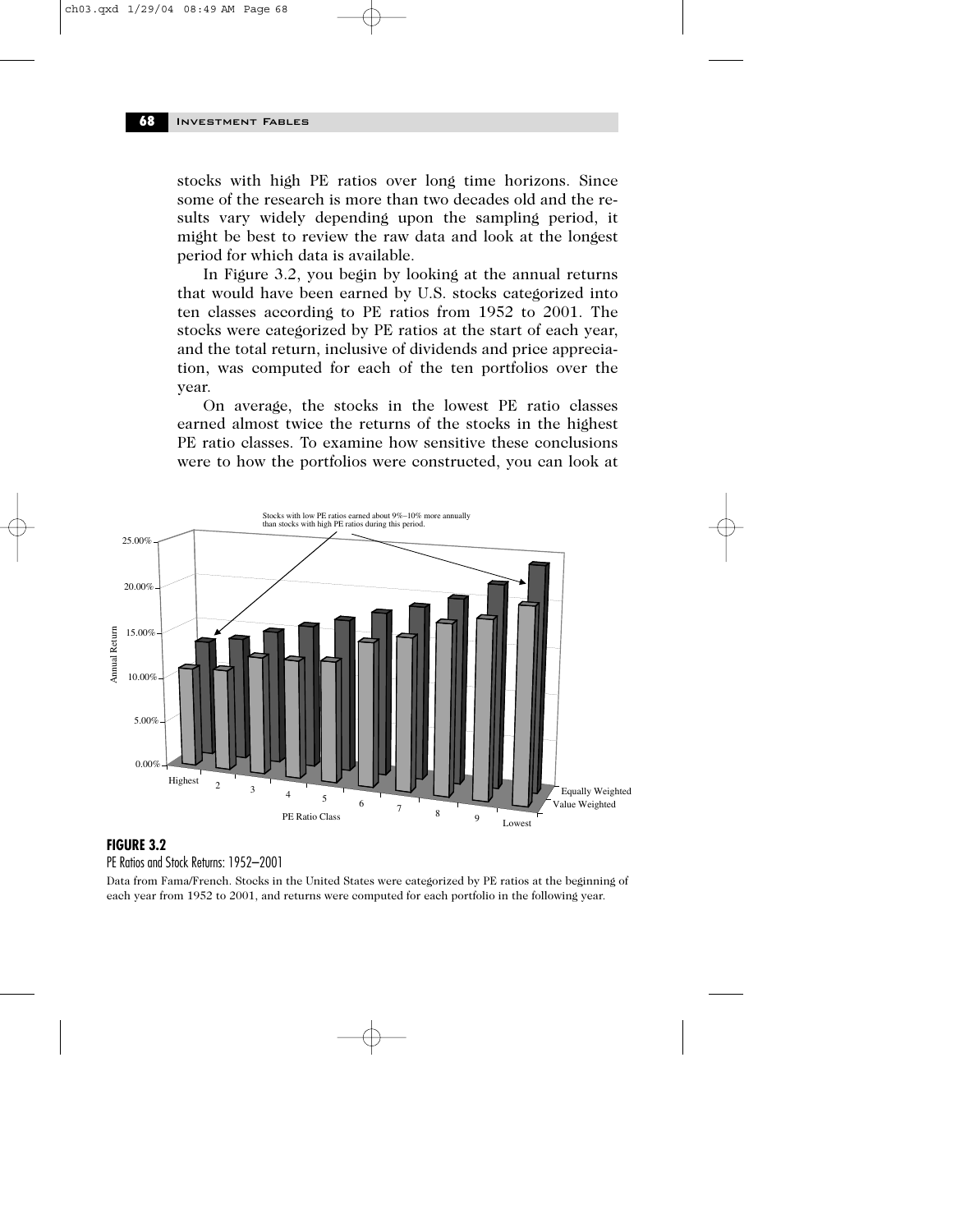two constructs. In the first, equally weighted portfolios were created, and an equal amount of money was put into each firm in each portfolio. In the second, more was invested in the firms with higher market value and less in the smaller firms to create value-weighted portfolios. The results were slightly more favorable with the equally weighted portfolio, with the lowest PE ratio stocks earning an average annual return of 24.11% and the highest PE ratio stocks earning 13.03%. With the value-weighted portfolios, the corresponding numbers were 20.85% and 11%, respectively. In both cases, though, low PE stocks clearly outperformed high PE stocks as investments.

To examine whether there are differences in subperiods, let's look at the annual returns from 1952 to 1971, 1972 to 1990, and 1991 to 2001 for stocks in each PE ratio portfolio in Figure 3.3. Again, the portfolios were created on the basis of PE ratios at the beginning of each year, and returns were measured over the course of the year.



### **FIGURE 3.3**

Returns on PE Ratio Classes: 1952–2001

Data from Fama/French. The annual returns are computed for stocks in different PE ratio classes for subperiods of history.

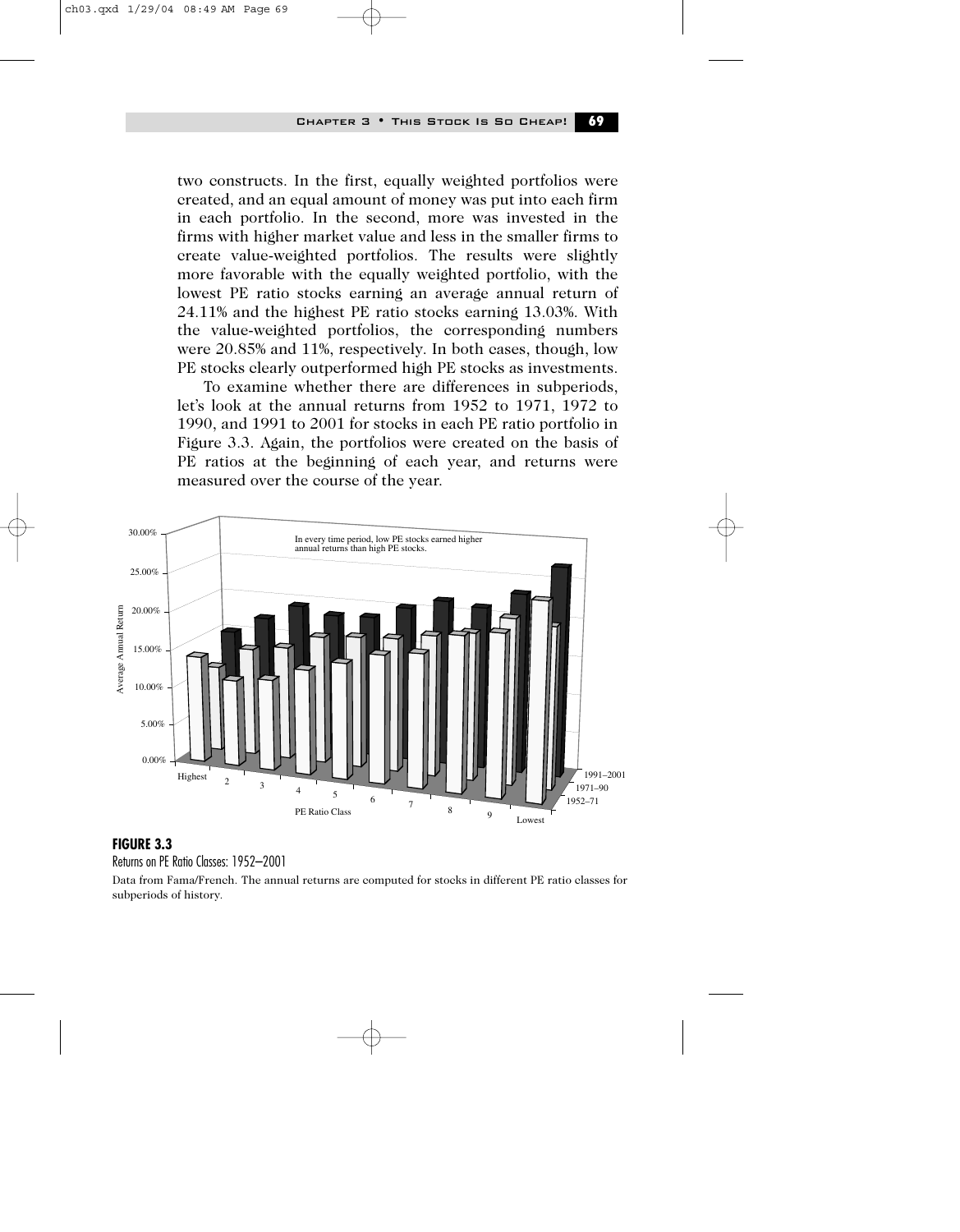Firms in the lowest PE ratio class earned 10% more each year than the stocks in the high PE class between 1952 and 1971, about 9% more each year between 1971 and 1990, and about 12% more each year between 1991 and 2001. In other words, there is no visible decline in the returns earned by low PE stocks in recent years.

Thus, the evidence is overwhelming that low PE stocks earn higher returns than high PE stocks over long periods. Those studies that adjust for differences in risk across stocks confirm that low PE stocks continue to earn higher returns after adjusting for risk. Since the portfolios examined in the last section were constructed only with stocks listed in the United States, it is also worth noting that the excess returns earned by low PE ratio stocks also show up in other international markets.

# Crunching the Numbers

Earlier in this chapter, reference was made to a rule of thumb that a stock that trades at a PE ratio less than 8 is cheap. While there are numerous benchmarks such as these in the market, you should be wary of these numbers. Many of them are outdated and have no basis in fact. In this section, you will begin by looking at the distribution of PE ratios across the market to get a sense of what would constitute a high, low or average PE ratio. You will then follow up by looking at how PE ratios vary across different sectors and also how they have changed over time. Finally, you will construct a portfolio of stocks with the lowest PE ratios in the market, with the intention of examining it more closely for potential flaws in the strategy.

## PE Ratios Across the Market

While there are numerous rules of thumb when it comes to PE ratios, it is impossible to assess whether they make sense without looking at how PE ratios vary across stocks in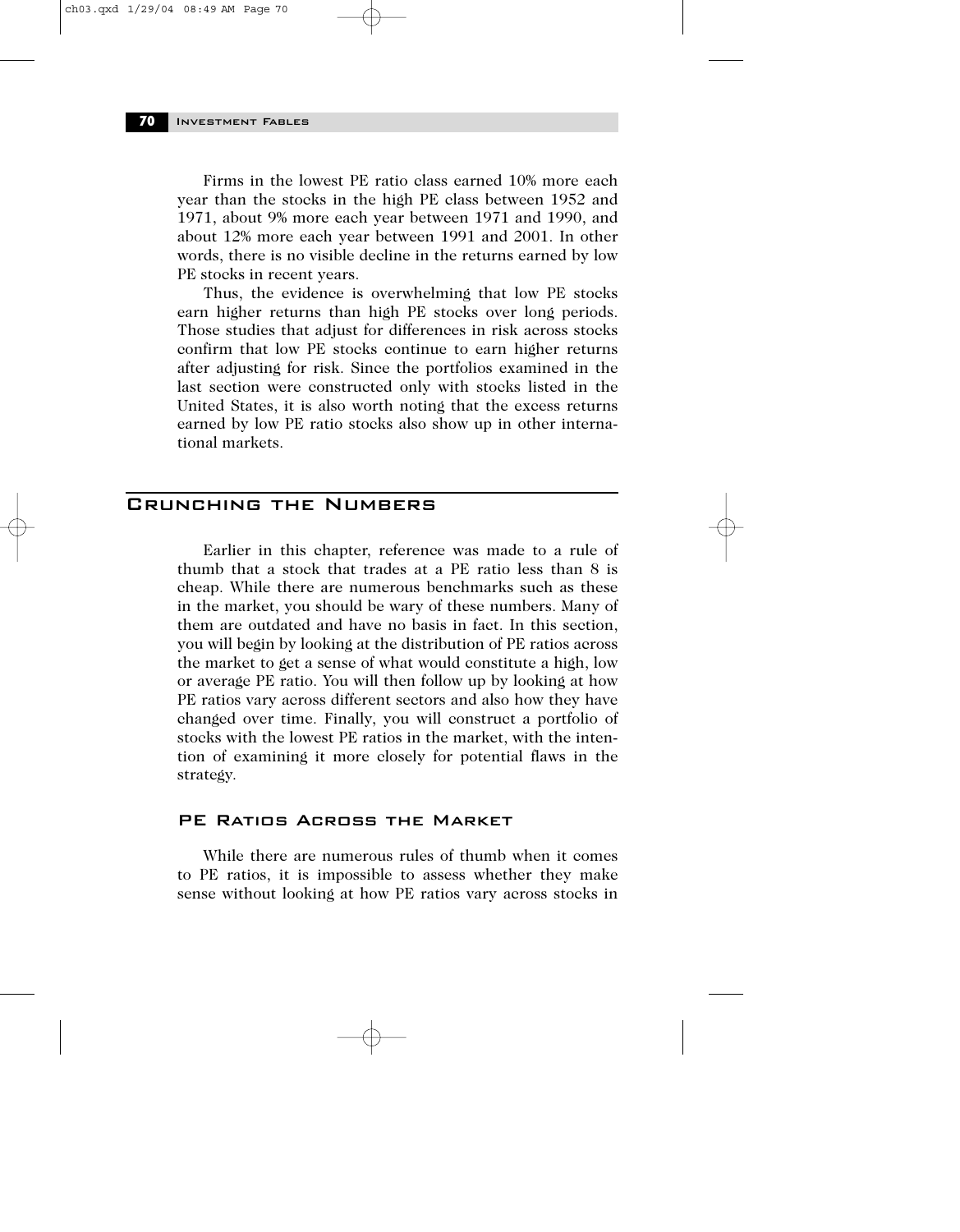the market. Figure 3.4 presents the distribution of PE ratios for all U.S. stocks in October 2002. The current PE, trailing PE and forward PE ratios are all presented in this figure.

Looking at this distribution, you can see that while there are a large number of companies with PE ratios between 8 and 20, there are also a significant number of companies with PE ratios well in excess of 100. Some of these companies are high growth companies that trade at high prices relative to current earnings because investors expect their earnings to grow substantially in the future. Some of these companies are cyclical companies whose earnings have dropped as a consequence of a recession. Since investors expect their earnings to bounce back as the economy recovers, the price-earnings ratio is high. At the other extreme are companies whose PE ratios are 12 or less. In October 2002, these firms would be considered cheap if you looked at just the PE ratio. A final point about



### **FIGURE 3.4**

PE Ratios Across the Market: October 2002

ch03.qxd 1/29/04 08:49 AM Page 71

Data from Value Line. The number of firms in the United States that fall within each PE ratio class for stocks is reported.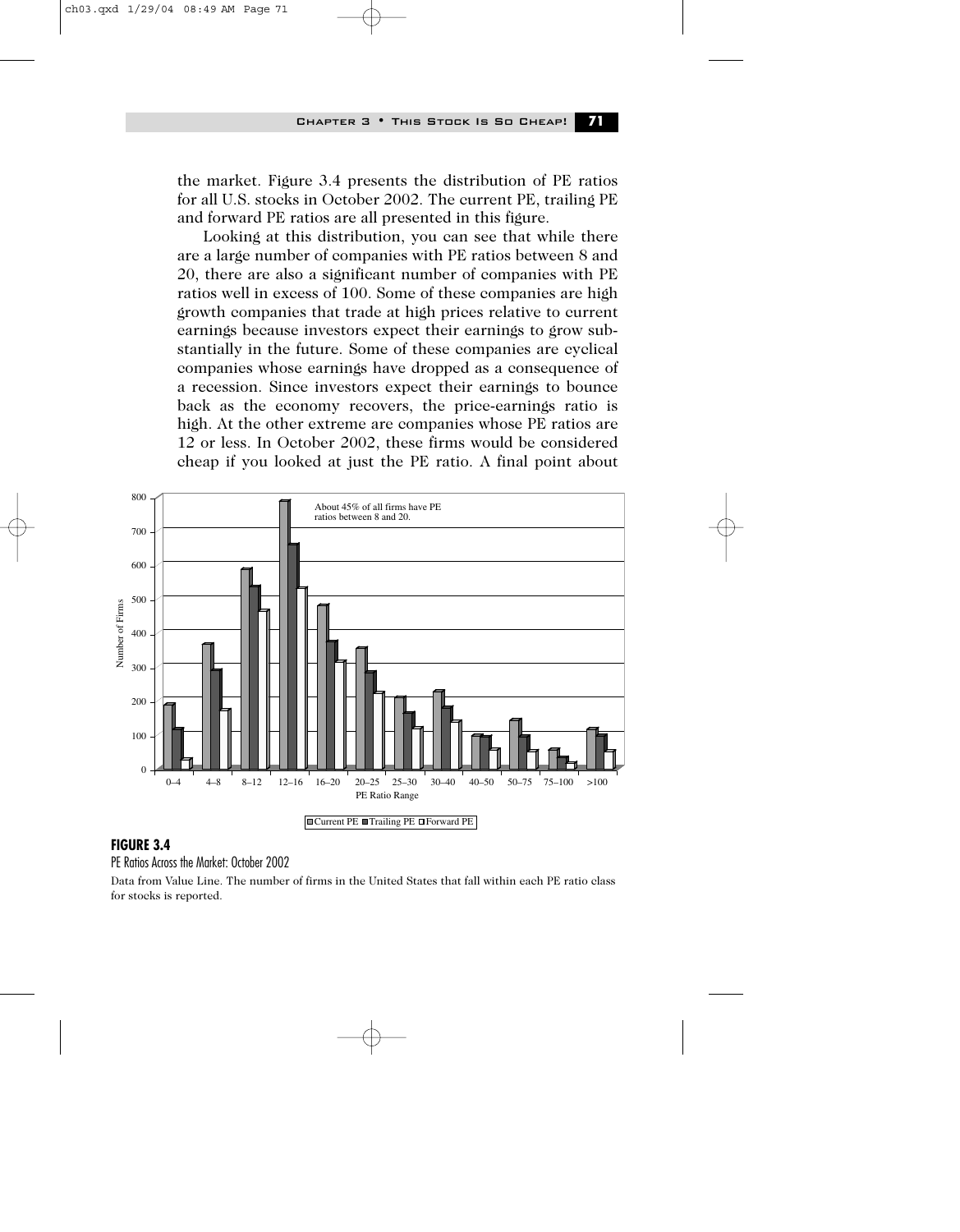these PE ratios relates to companies for which the PE ratio could not be computed because earnings per share were negative. In the sample, which included 7102 companies, 3489 companies had negative earnings in the most recent financial year and current PE ratios could not be computed for them. With trailing and forward earnings, you continue to lose about 40% of the overall sample for the same reason.

The fact that PE ratios cannot be less than zero but can take on very high values has consequences when you compute statistics. The average PE ratio, which is computed by averaging across all companies, will be pushed up by the extreme high values. A far more meaningful statistic would be the median PE; half of all companies will have PE ratios less than this value, and half of all companies will have PE ratios that are higher than this value. Table 3.1 summarizes statistics on both measures of the price-earnings ratio, starting with the mean and the standard deviation and including the median, 10<sup>th</sup> and 90<sup>th</sup> percentile values.

| TABLE 3.1 | Summary Statistics: PE Ratios for U.S. Stocks |  |
|-----------|-----------------------------------------------|--|
|-----------|-----------------------------------------------|--|

|                 | <b>CURRENT PE</b> | <b>TRAILING PE</b> | <b>FORWARD PE</b> |
|-----------------|-------------------|--------------------|-------------------|
| Mean            | 31.08             | 30.99              | 23.44             |
| Median          | 15.30             | 15.00              | 14.99             |
| Minimum         | 0.01              | 0.01               | 0.90              |
| Maximum         | 7103.00           | 6589.00            | 1081.00           |
| 90th percentile | 69.02             | 53.74              | 36.86             |
| 10th percentile | 4.22              | 5.69               | 7.94              |

Looking at all three measures of the PE ratio, you see that the average is consistently higher than the median, reflecting the fact that PE ratios can be very high numbers but cannot be less than zero. It is not surprising that analysts wishing to sell you stocks often use the pitch that the PE ratio for the stock is below the average for the industry. An effective retort would be to ask them whether the PE ratio for the stock is less than the median for the industry.

ch03.qxd 1/29/04 08:49 AM Page 72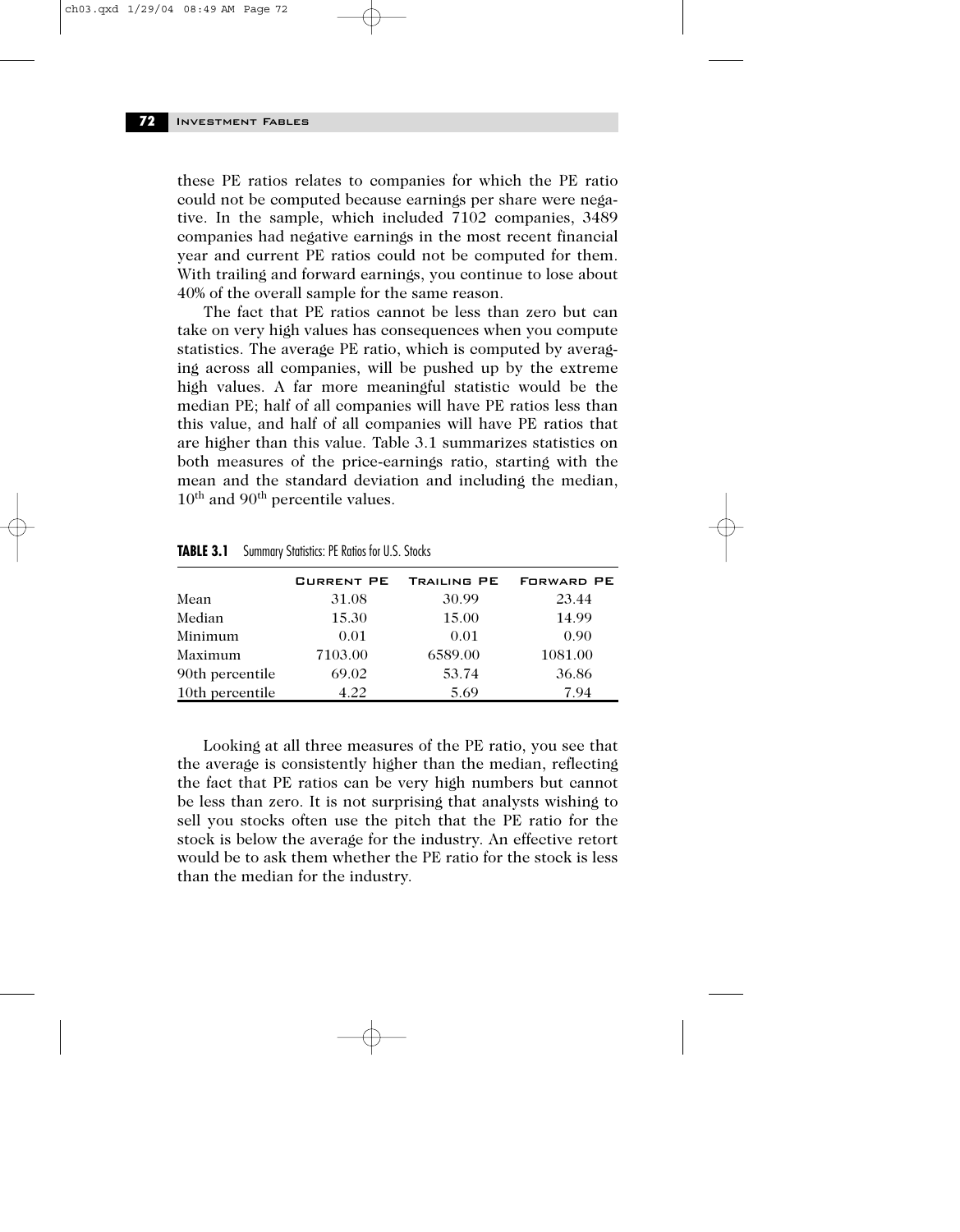## PE Ratios Across Sectors

Price-earnings ratio can vary widely across sectors, and what comprises a low PE ratio in one sector can be a high PE ratio in another. In Table 3.2, the ten sectors with the lowest and the highest average PE ratios (current) in the United States in October 2002 are listed.

| Highest and Lowest PE Ratio Sectors<br><b>TABLE 3.2</b> |  |  |  |
|---------------------------------------------------------|--|--|--|
|---------------------------------------------------------|--|--|--|

| <b>INDUSTRY</b>         |                   | <b>INDUSTRY</b>      |                   |
|-------------------------|-------------------|----------------------|-------------------|
| <b>NAME</b>             | <b>AVERAGE PE</b> | <b>NAME</b>          | <b>AVERAGE PE</b> |
| Power                   | 6.94              | Newspaper            | 41.14             |
| Steel (Integrated)      | 7.98              | Entertainment        | 41.43             |
| Homebuilding            | 9.46              | Telecom, Services    | 43.14             |
| <b>Electric Utility</b> | 10.18             | Precision Instrument | 44.17             |
| <b>Auto Parts</b>       | 10.75             | Semiconductor        | 47.10             |
| Tobacco                 | 10.82             | Publishing           | 49.06             |
| Insurance (Life)        | 10.90             | E-Commerce           | 50.32             |
| Apparel                 | 11.18             | Cable TV             | 53.49             |
| Home Appliance          | 11.70             | Wireless Networking  | 60.49             |
| Thrift                  | 11.97             | Chemical (Basic)     | 60.76             |

What are the reasons for the vast divergences in PE ratios across sectors? The fundamentals that were outlined earlier as the determinants of PE—growth, risk and payout (return on equity)—provide the explanation. In general, the sectors with the lowest PE ratios offer not only the lowest expected growth but also have low returns on equity. The sectors with the highest PE ratios offer higher expected growth and higher returns on equity, albeit with more risk. Table 3.3 contrasts measures of growth, risk and return on equity for the two groups: the ten sectors with the highest PE ratios and the ten with the lowest.

In estimating return on capital and return on equity, the averages over the last five years were used to overcome the depressed earnings (and returns on equity) caused by the recession in 2002. Note that the lowest PE sectors have lower projected growth in earnings and revenues and lower project returns than those in the highest PE sectors.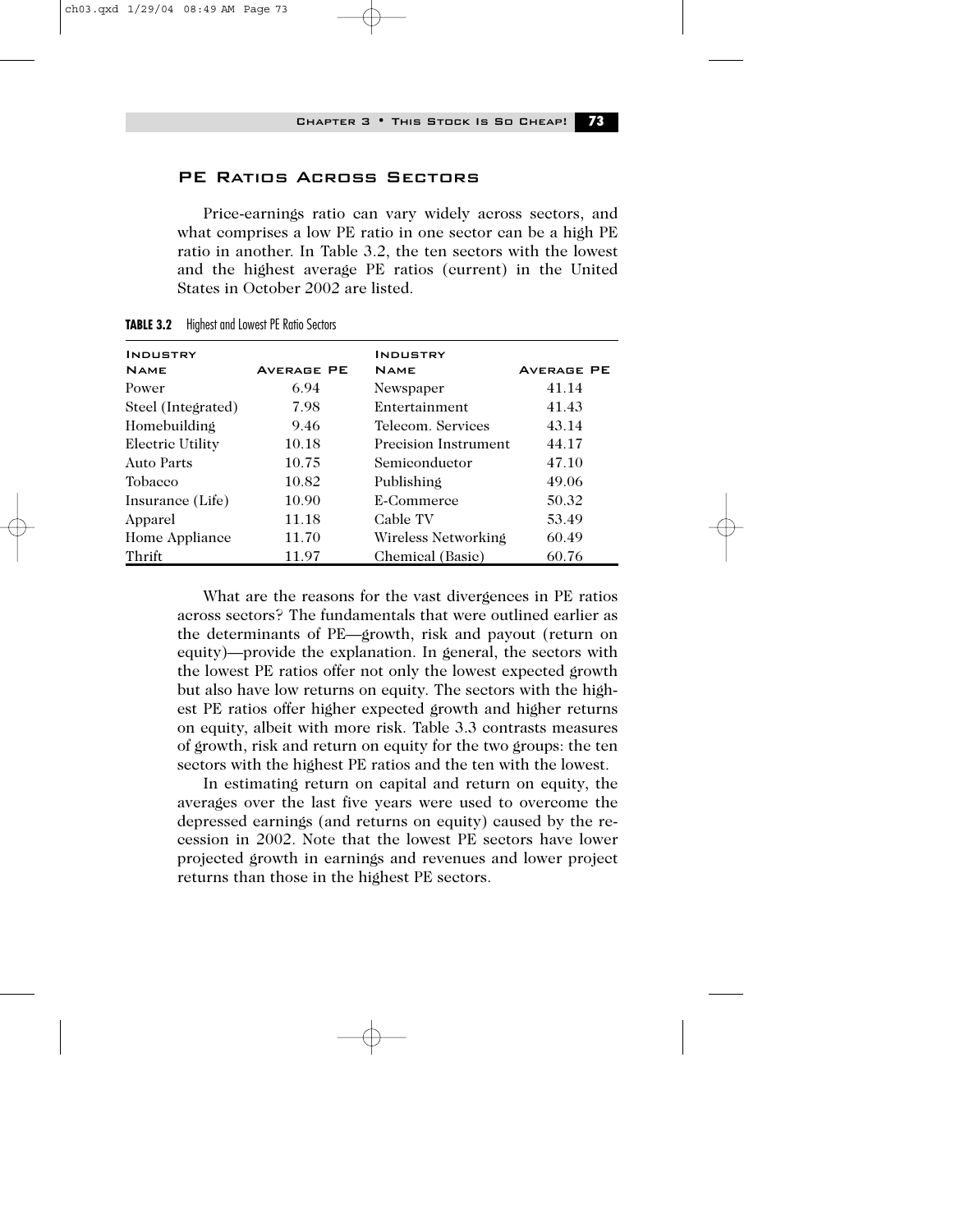| $\ddot{\phantom{a}}$<br>i |
|---------------------------|
| ż<br>ייים בש<br>ì         |
| con Lindow                |
| ------------              |
| ;<br>;                    |

|                 |                 |                  |         | EXPECTED GROWTH IN |                |        |
|-----------------|-----------------|------------------|---------|--------------------|----------------|--------|
|                 |                 | RISK MEASURES    | ம்<br>ட | REVENUES-          |                |        |
|                 |                 | STANDARD         | トメロ     | <b>HXAN</b>        | <b>RETURNS</b> |        |
|                 | BET             | <b>DEVIATION</b> | 5 YEARS | 5 YEARS            | ROIC"          | ROE"   |
| Low PE sectors  | $\tilde{\zeta}$ | 0.48             | 11.61%  | 5.56%              |                | 9.30%  |
| High PE sectors | ľ               |                  | 17.01%  |                    |                | 16.509 |

 $\overline{\varphi}$ 

**74**

 $\alpha$ ROIC: Return on invested capital; ROE = Return on equity. *a ROIC: Return on invested capital; ROE = Return on equity.*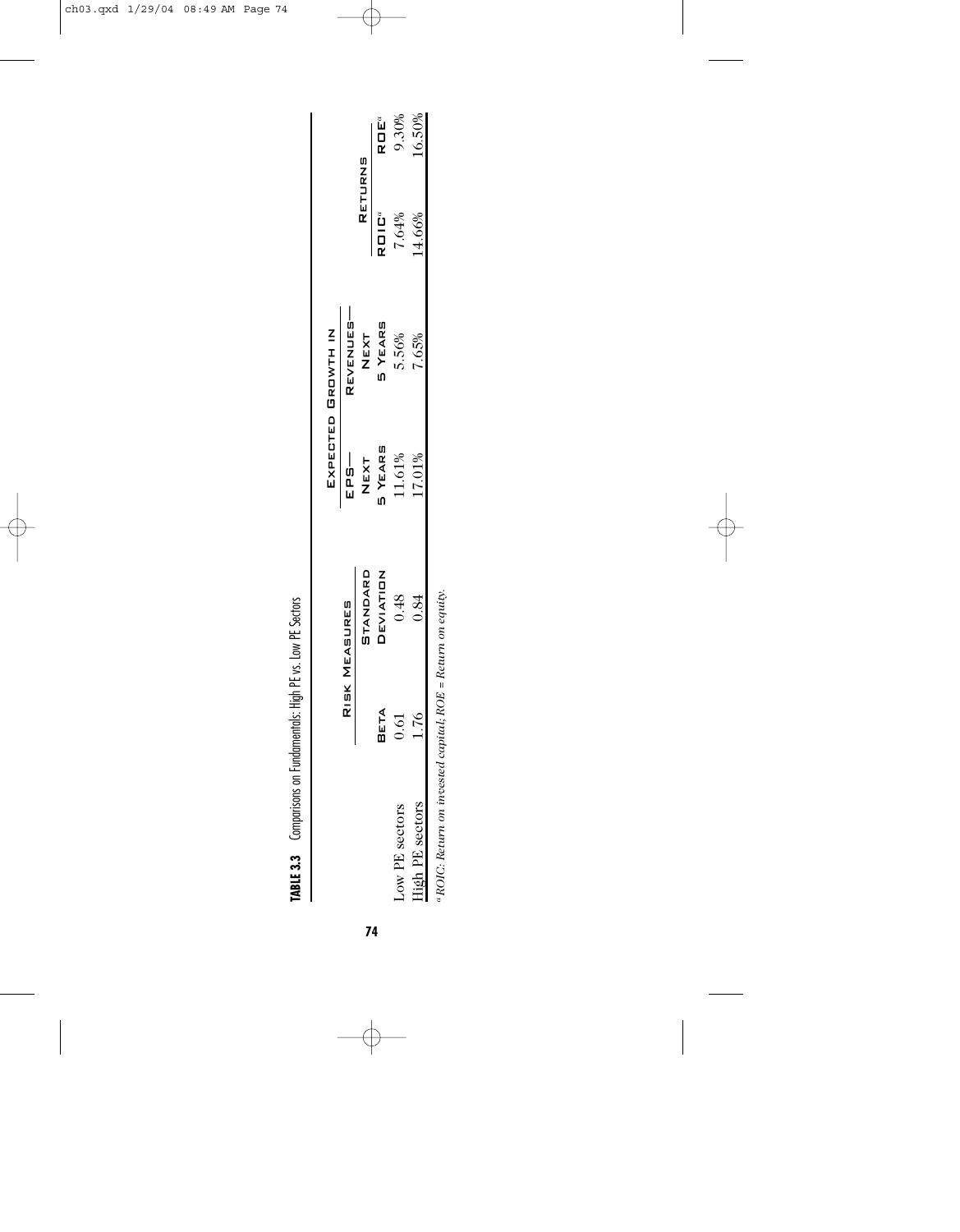## PE Ratio Across Time

ch03.qxd 1/29/04 08:49 AM Page 75

A PE ratio of 12 can be considered low in today's market but it would have been high in the equity market of 1981. As PE ratios change over time, the criteria for what constitutes a low or a high PE will also change. Consequently, the average PE ratio for all stocks in the United States is examined in Figure 3.5.

Note that the PE ratios have varied significantly over time, reaching a low of about 7 in 1975 and climbing to a high of 33 at the market peak in 1999.

What causes PE ratios to change over time? The very same factors that determine the PE ratios of individual companies cash flows, growth and cost of equity—also determine the PE ratios for individual companies. PE ratios were low in the mid-1970s because economic growth was dragged down by the oil



### **FIGURE 3.5**

PE Ratio for S&P: 1960–2001

Data from Bloomberg. This is the average PE ratio across all U.S. stocks at the end of each year from 1960 to 2002.

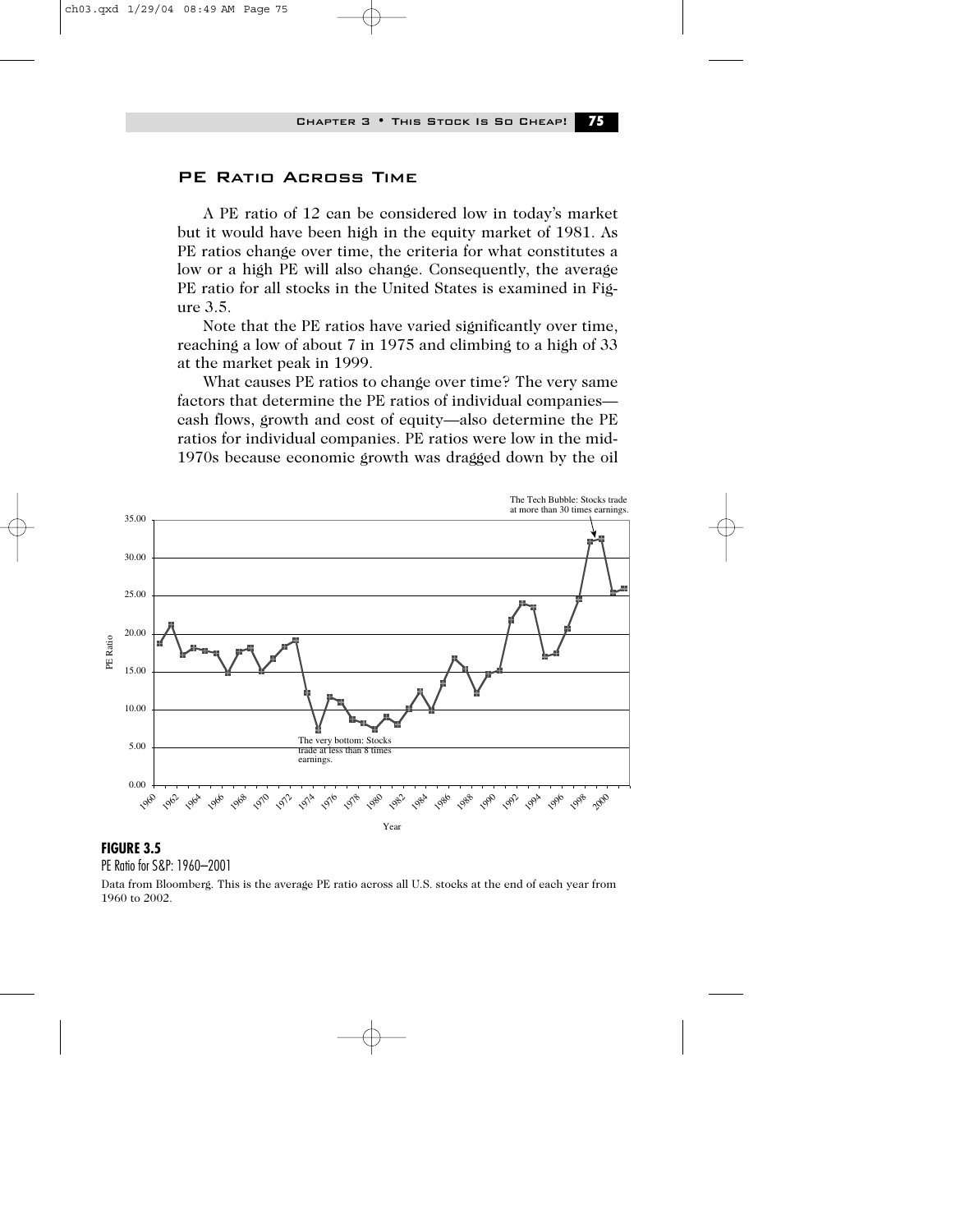embargo and subsequent inflation in the United States and because nominal interest rates were high. In fact, the period between 1975 and 1981 when PE ratios remained low represents a period when government bond rates in the United States reach double digits for the first time in history. The decline in interest rates in the 1990s accompanied by rapid economic growth and higher productivity in the 1990s contributed to making PE ratios in that decade much higher.

As PE ratios change over time, the determination of what constitutes a low PE will also change. In Figure 3.6, you examine the PE ratios that would have represented the  $5<sup>th</sup>$ ,  $10<sup>th</sup>$  and 25th percentile of all stocks listed on the New York Stock Exchange every year from 1951 to 2001.

In 1975, the low point for PE ratios for U.S. stocks, 5% of all stocks had PE ratios less than 2.18, 10% of all stocks had PE ratios less than 2.64, and 25% of all stocks had PE ratios



### **FIGURE 3.6**

### PE Ratio: Cutoffs over Time

Data from Fama/French. The 5th, 10th, and 25th percentile of PE ratios across all U.S. stocks is reported for each year.



ch03.qxd 1/29/04 08:49 AM Page 76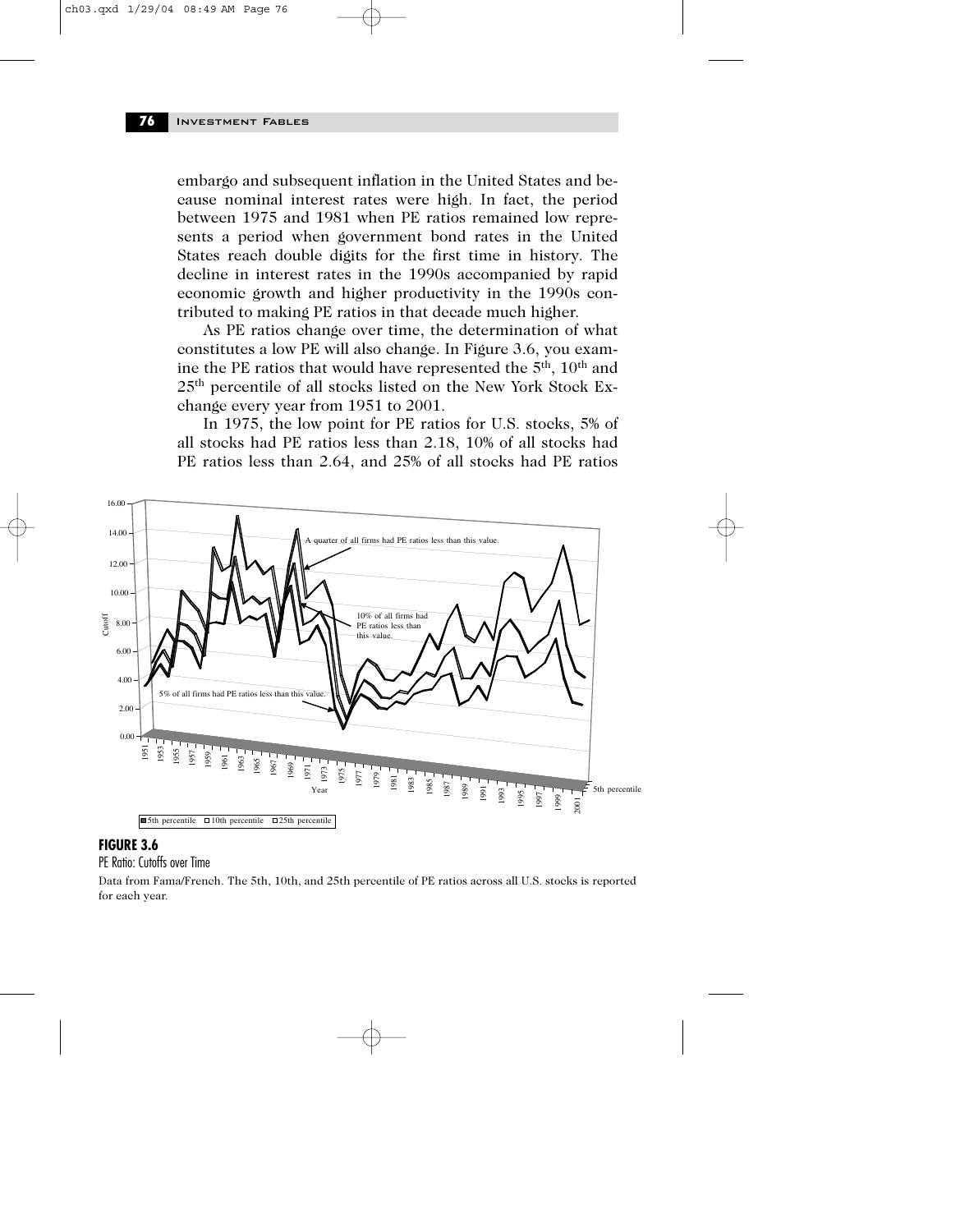less than 3.56. In contrast, in 1998, 5% of stocks had PE ratios less than 9.42, 10% had PE ratios less than 11.64, and 25% had PE ratios less than 14.88. This is why a rule of thumb (e.g., PE less than 8 is cheap!) has to be taken with a grain of salt. While it would have been factual in 1998, it would not have been so in 1975, since more than half of all stocks traded at PE ratios lower than 8 in that year.

## A Low PE Portfolio

ch03.qxd 1/29/04 08:49 AM Page 77

If you decided to adopt a strategy of buying low PE stocks, what would your portfolio look like? The only way to answer this question is to create such a portfolio. Assume you begin with the all listed U.S. stocks and screen for the stocks with the lowest PE ratios. You have three measures of the PE ratio for each company: the PE based upon earnings in the most recent financial year (current PE), the PE based upon earnings in the most recent four quarters (trailing PE), and the PE based upon expected earnings in the next financial year (forward PE). Each measure has its adherents, and there is information in each. Erring on the side of conservatism, you can look for stocks that have PE ratios less than 10 on all three measures. The resulting portfolio in October 2002 is presented in Table 3.4.

Taking a closer look at the portfolio, you will see that 116 stocks in the market (out of an overall sample of 7000+ companies) met the criteria of having current, trailing and forward price earnings ratios all less than 10. The portfolio is fairly diversified, though utility and financial service stocks are disproportionately represented.

# More to the Story

Given the high returns that low PE ratio stocks earn, should you rush out and buy such stocks? While such a portfolio may include a number of undervalued companies, it may also contain other less desirable companies for several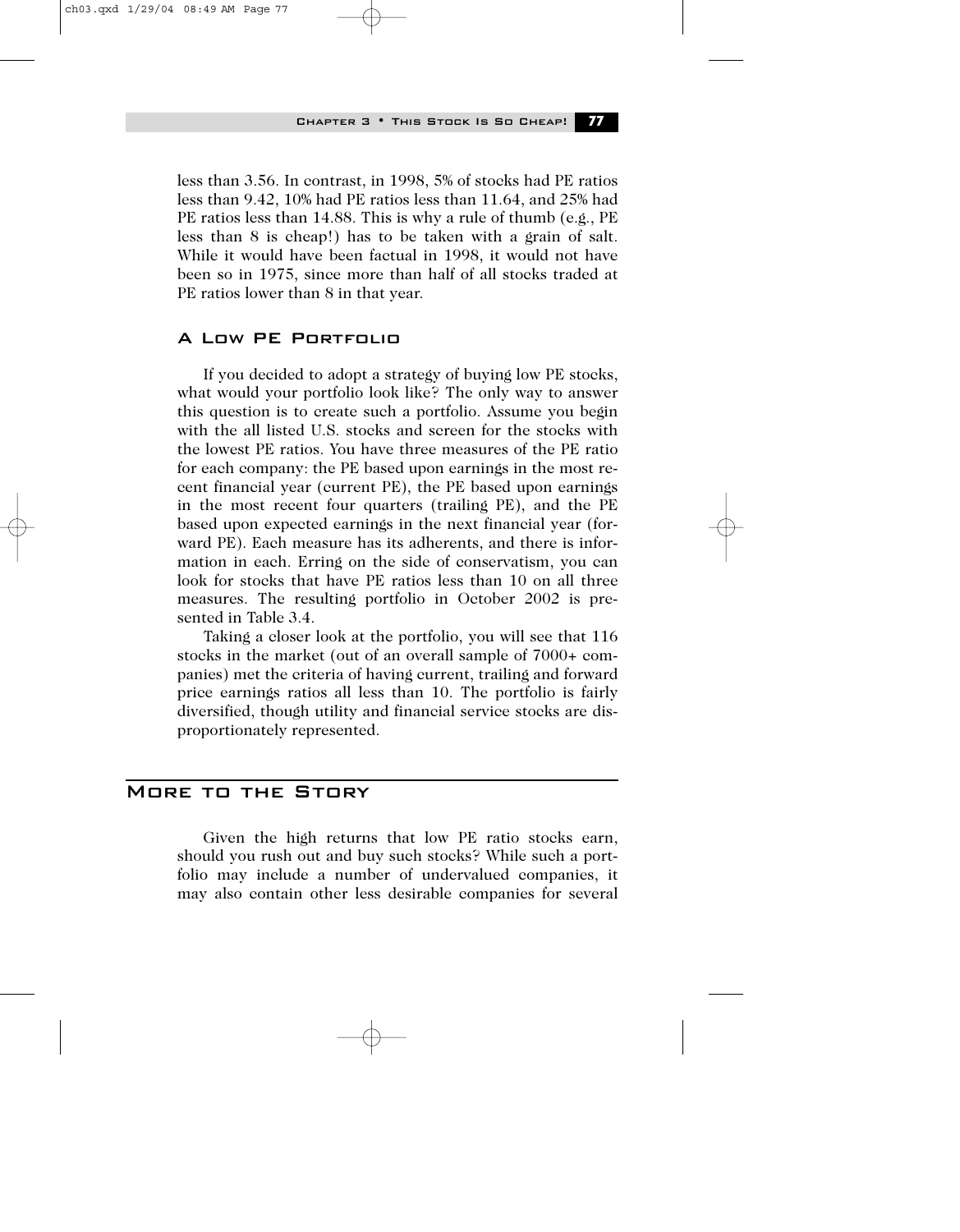| ŝ<br> <br> <br>                       |
|---------------------------------------|
| $\frac{2}{3}$<br>ï                    |
| Patine Loce T<br>$\frac{1}{2}$<br>ミミミ |
| 5<br>TARIE 2/<br>i                    |

 $\overline{\phantom{a}}$ 

|                            |                 | CURRENT | TRAILING | FORWARD |                         |                 |      |             | CURRENT TRAILING FORWARD |
|----------------------------|-----------------|---------|----------|---------|-------------------------|-----------------|------|-------------|--------------------------|
| <b>COMPANY NAME</b>        | INDUSTRY        | 씬       | 씬        | 빝       | <b>COMPANY NAME</b>     | NDUSTRY         | 씬    | 씬           | 빝                        |
| Acclaim Entertainment      | ENT TECH        | 7.45    | 3.88     | 5.73    | Kroger Co               | GROCERY         | 9.70 | 0.70        | 7.87                     |
| AES Corp                   | <b>POWER</b>    | 0.70    | 0.70     | 1.31    | Lafarge No America      | CEMENT          | 8.59 | 7.53        | 02.7                     |
| Aftermarket Tech           | AUTO-OEM        | 8.14    | 6.44     | 6.29    | LandAmerica Finl Group  | <b>FINANCL</b>  | 6.29 | 5.79        | 6.52                     |
| <b>Allegheny Energy</b>    | UTILEAST        | 1.22    | 1.74     | 2.68    | Lennar Corp             | HOMEBILD        | 8.54 | 86.2        | 6.65                     |
| <b>Ulied Waste</b>         | <b>ENVIRONM</b> | 6.93    | 6.81     | 6.57    | M.D.C. Holdings         | HOMEBILD        | 6.22 | 6.27        | 6.15                     |
| Allmerica Financial        | <b>INSPRPTY</b> | 2.57    | 4.91     | 3.23    | Magna Int'l 'A'         | AUTO-OEM        | 8.51 | 8.42        | 8.52                     |
| Amer Axle                  | AUTO-OEM        | 9.53    | 7.59     | 7.31    | Marathon Oil Corp       | OILINTEG        | 5.12 | 8.07        | 9.41                     |
| Aquila Inc                 | UTILCENT        | 2.83    | 5.55     | 6.81    | May Dept Stores         | RETAIL          | 9.60 | 9.60        | 0.80                     |
| Argosy Gaming              | HOTELGAM        | 8.18    | 6.30     | 7.16    | McDermott Int'l         | DIVERSIF        | 5.69 | 5.69        | 3.59                     |
| Ashland Inc                | <b>OILINTEG</b> | 4.27    | 8.76     | 7.59    | Metro One Telecom       | <b>INDUSRV</b>  | 8.02 | <b>I6'Z</b> | 3.94                     |
| Astoria Financial          | <b>THRIFT</b>   | 9.66    | 9.66     | 7.88    | MGIC Investment         | FINANCL         | 6.96 | 6.81        | 6.34                     |
| <b>Bally Total Fitness</b> | RECREATE        | 2.75    | 2.84     | 3.01    | MicroFinancial Inc      | <b>FINANCL</b>  | 1.34 | 1.34        | 3.17                     |
| <b>Beverly Enterprises</b> | <b>MEDSERV</b>  | 4.75    | 4.84     | 4.30    | Mirant Corp             | POWER           | 0.68 | 0.77        | 1.33                     |
| <b>Building Materials</b>  | <b>BUILDSUP</b> | 6.16    | 6.16     | 7.02    | Nash Finch Co           | <b>FOODWHOL</b> | 7.52 | 6.00        | 5.73                     |
| CAE Inc                    | <b>DEFENSE</b>  | 5.76    | 5.76     | 6.60    | Nationwide Fin'l        | <b>INSLIFE</b>  | 8.02 | 8.20        | 7.77                     |
| Calpine Corp               | <b>POWER</b>    | 1.16    | 1.40     | 2.31    | Nautilus Group Inc      | RETAILSP        | 7.17 | 5.49        | 5.18                     |
| Can. Imperial Bank         | <b>BANKCAN</b>  | 7.62    | 7.62     | 8.55    | New Century Financial   | <b>FINANCL</b>  | 9.94 | 4.21        | 3.44                     |
| Centex Corp                | HOMEBILD        | 7.02    | 6.80     | 5.61    | Petroleo Brasileiro ADR | OILINTEG        | 2.97 | 2.97        | 3.23                     |
| Chromeraft Revington       | FURNITUR        | 7.11    | 747      | 6.84    | Petroleum Geo ADR       | <b>OILFIELD</b> | 3.15 | 3.65        | 2.35                     |
| Cleco Corp                 | UTILCENT        | 7.34    | 6.81     | 7.87    | <b>Philip Morris</b>    | TOBACCO         | 9.59 | 8.58        | 9.17                     |
| CMS Energy Corp            | UTILCENT        | 5.92    | 6.90     | 5.48    | Pinnacle West Capital   | <b>UTILWEST</b> | 6.67 | 6.67        | 8.23                     |
| CryoLife Inc               | MEDSUPPL        | 6.01    | 6.01     | 4.19    | PMI Group               | <b>NSPRPTY</b>  | 8.71 | 8.71        | 7.29                     |
| Del Monte Foods            | FOODPROC        | 8.23    | 8.23     | 8.47    | <b>PNM</b> Resources    | <b>TRAILTY</b>  | 4.97 | 6.60        | 9.60                     |
| Dixie Group                | <b>TEXTILE</b>  | 0.00    | 9.33     | 6.22    | Precision Castparts     | <b>DEFENSE</b>  | 5.44 | 5.41        | 6.55                     |
| Dominion Homes Inc         | HOMBBILD        | 7.14    | 5.04     | 5.55    | Public Serv Enterprise  | UTILEAST        | 5.62 | 6.49        | 5.01                     |

 $\bigoplus$ 

I

**78**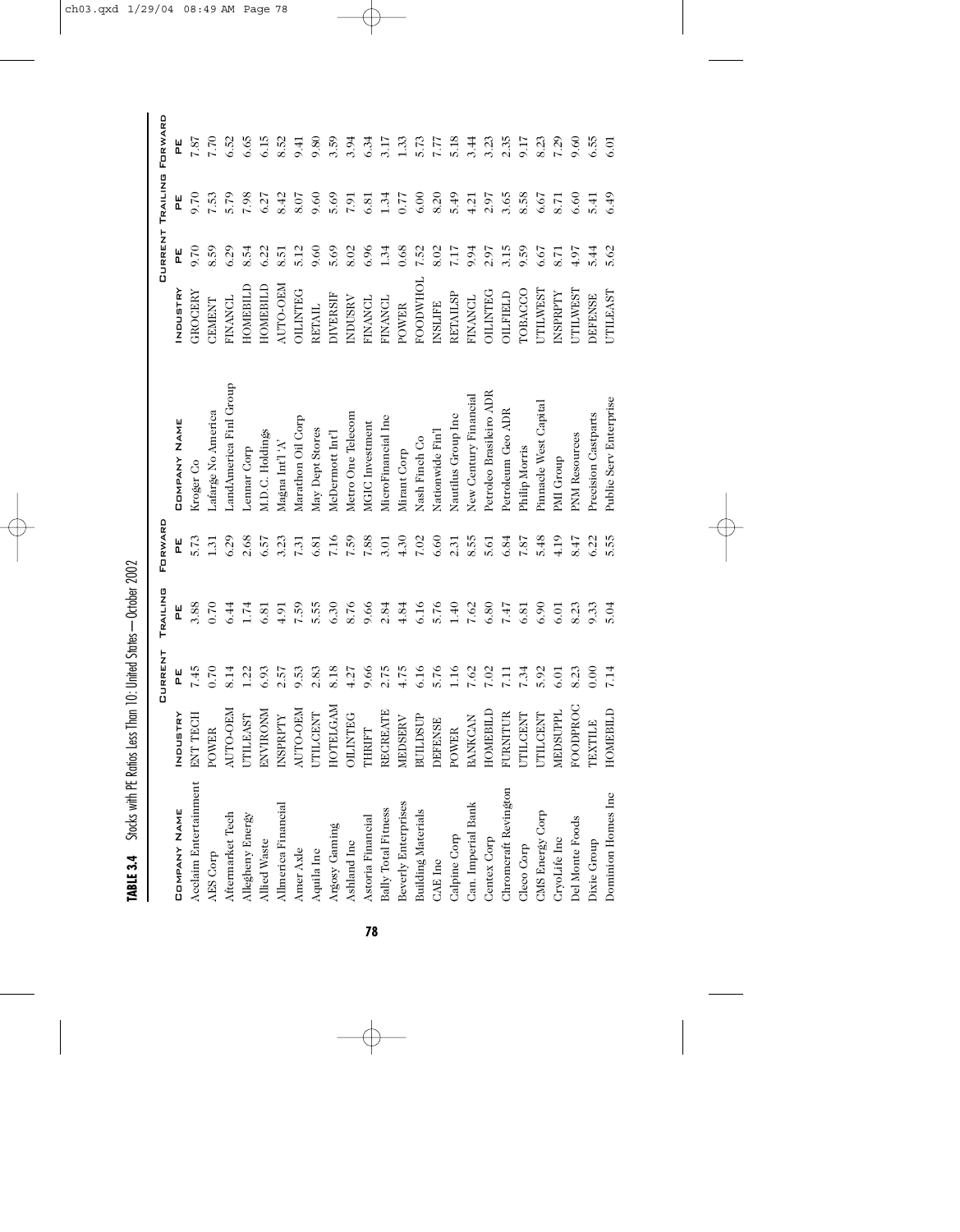| Downey Financial                     | THRIFT          | 8.46        | 9.14       | 9.76 | Pulte Homes                  | HOMEBILD        | 8.49 | 7.10 | 6.20 |
|--------------------------------------|-----------------|-------------|------------|------|------------------------------|-----------------|------|------|------|
| DPL Inc                              | UTILCENT        | 8.34        | 8.34       | 9.22 | Quaker Fabric                | TEXTILE         | 9.16 | 7.23 | 7.34 |
| Duke Energy                          | <b>UTILEAST</b> | 7.78        | 8.27       | 7.65 | Quanta Services              | <b>INDUSRV</b>  | 1.89 | 1.89 | 4.21 |
| Dura Automotive $\mathcal{X}$        | AUTO-OEM        | 5.99        | 5.90       | 3.62 | R.J. Reynolds Tobacco        | TOBACCO         | 8.03 | 5.99 | 5.65 |
| Dynegy Inc $\lq A'$ El Paso Electric | <b>GASDIVRS</b> | 0.46        | 0.56       | 3.87 | Radian Group Inc             | <b>FINANCL</b>  | 9.39 | 8.46 | 7.80 |
|                                      | <b>UTILWEST</b> | 8.17        | 8.17       | 9.43 | Radiologix Inc               | MEDSERV         | 7.35 | 6.67 | 7.77 |
| Electronic Data Sys<br>ENDESA ADR    | SOFTWARE        | 5.84        | 5.14       | 4.37 | Republic Bancorp Inc KY Cl A | <b>BANK</b>     | 9.87 | 8.64 | 9.09 |
|                                      | <b>FGNEUTIL</b> | 8.13        | 577        | 8.01 | Ryland Group                 | HOMBBILD        | 7.21 | 6.26 | 6.87 |
| ePlus Inc                            | <b>NTERNET</b>  | 7.70        | 7.87       | 7.80 | Salton Inc                   | HOUSEPRD        | 2.76 | 2.76 | 6.52 |
| <b>Federated Dept Stores</b>         | <b>RETAIL</b>   | 9.62        | 9.05       | 8.63 | Sears Roebuck                | <b>RETAIL</b>   | 7.77 | 7.13 | 4.69 |
| Fidelity Nat'l Fin'l                 | <b>INANCL</b>   | 9.09        | 7.26       | 6.48 | Shaw Group                   | METALFAB        | 8.90 | 6.31 | 5.84 |
| First Amer Corp                      | <b>FINANCL</b>  | 9.03        | 8.11       | 9.55 | Sola Int'l                   | MEDSUPPL        | 6.95 | 7.27 | 9.23 |
| FirstFed Fin'I-CA                    | THRIFT          | 8.90        | 8.96       | 9.28 | Sprint Corp                  | TELESERV        | 8.47 | 8.47 | 8.85 |
| leming Cos                           | <b>TOHMIOO</b>  | 2.47        | 2.47       | 2.23 | Stillwater Mining            | <b>GOLDSILV</b> | 3.25 | 3.25 | 5.28 |
| Flowserve Corp                       | <b>IACHINE</b>  | 8.78        | 6.88       | 5.31 | SUPERVALU INC                | <b>FOODWHOL</b> | 9.02 | 8.19 | 7.03 |
| Foot Locker                          | RETAILSP        | 9.48        | 8.94       | 8.53 | <b>IECO</b> Energy           | <b>UTILEAST</b> | 5.71 | 5.71 | 5.79 |
| Gadzooks Inc                         | RETAILSP        | 7.58        | 6.74       | 7.02 | Telefonos de Mexico ADR      | TELEFGN         | 8.04 | 8.04 | 8.03 |
| Genesco Inc                          | <b>SHOE</b>     | 7.15        | <b>161</b> | 9.02 | <b>Toll Brothers</b>         | HOMEBILD        | 6.51 | 6.18 | 6.66 |
| Gerber Scientific                    | <b>INSTRMNT</b> | 9.29        | 9.29       | 5.69 | Tommy Hilfiger               | <b>APPAREL</b>  | 5.76 | 6.67 | 5.50 |
| Goodrich Corp                        | <b>DEFENSE</b>  | 5.92        | 5.92       | 6.78 | Trans World Entertain        | RETAILSP        | 7.50 | 7.50 | 7.52 |
| Greater Bay Bancorp                  | <b>BANK</b>     | 8.24        | 6.33       | 6.45 | Criumph Group Inc            | <b>INSTRMNT</b> | 8.41 | 8.92 | 7.94 |
| Green Mountain Pwr                   | UTILEAST        | 7.78        | 7.78       | 9.43 | <b>IXU Corp</b>              | UTILCENT        | 3.58 | 3.19 | 2.70 |
| Group 1 Automotive                   | RETAILSP        | 8.89        | 8.89       | 6.93 | Iyeo Int'l Ltd               | <b>DIVERSIF</b> | 5.01 | 5.00 | 7.52 |
| Gulfmark Offshore                    | <b>MARITIME</b> | <b>60.7</b> | 9.88       | 8.78 | <b>JIL Holdings</b>          | <b>UTILEAST</b> | 7.08 | 7.88 | 8.35 |
| Handleman Co                         | RECREATE        | 5.87        | 5.78       | 5.74 | United Rentals               | MACHINE         | 3.96 | 3.96 | 3.11 |
| Haverty Furniture                    | <b>ETAILSP</b>  | 0.70        | 8.40       | 9.45 | Universal Amern Finl Corp    | INSLIFE         | 8.99 | 0.76 | 8.31 |
|                                      |                 |             |            |      |                              |                 |      |      |      |

 $\bigoplus$ 

*(continued)*

 $\label{eq:constrained} (continued)$ 

**79**

 $\overline{\phantom{a}}$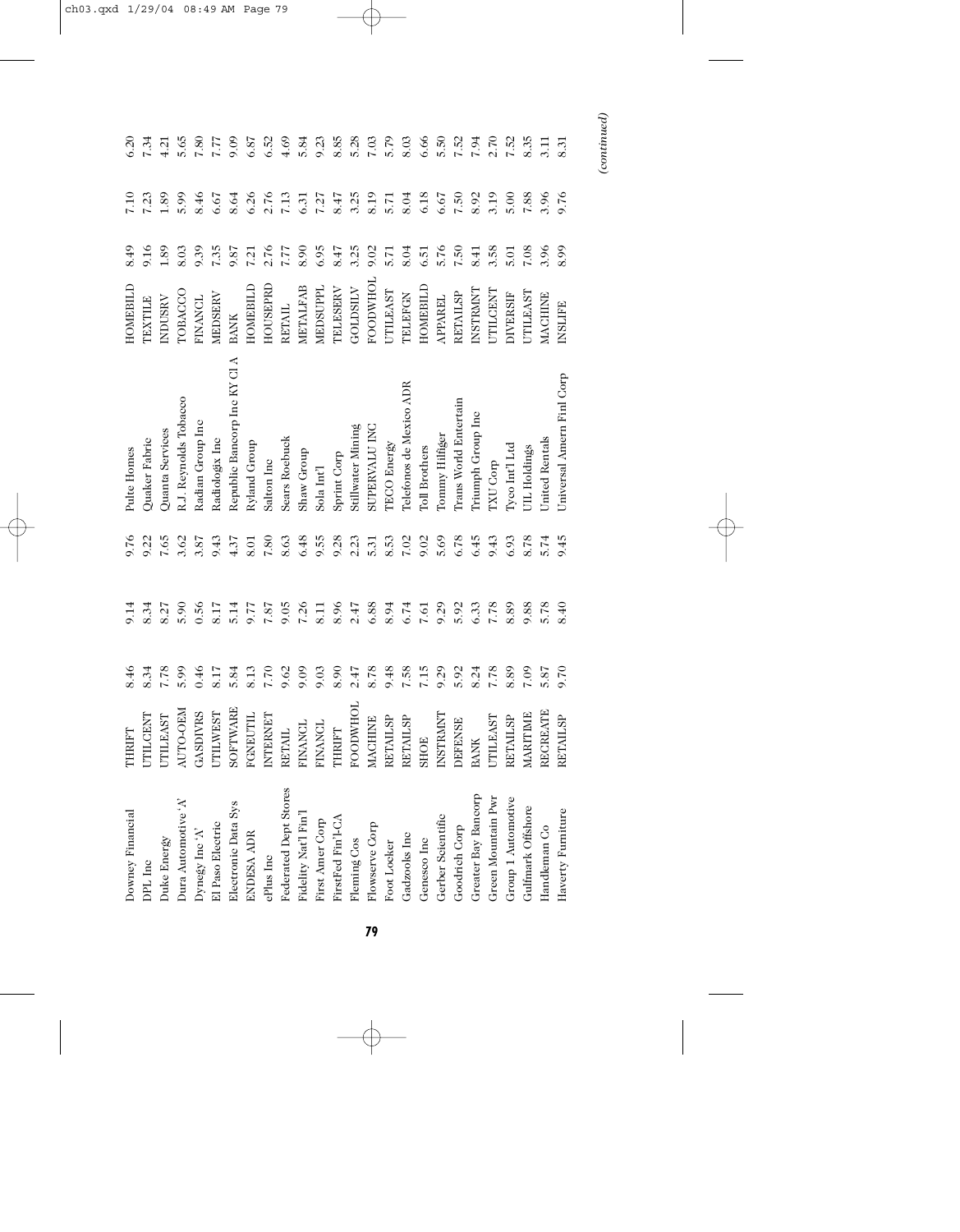| I<br>$\ddot{\phantom{a}}$               |
|-----------------------------------------|
|                                         |
| 1<br>Ī                                  |
| ֦֧֦֧֦֧֦֧֦֧֧֦֧֧֦֧֦֧֧֚֚֚֚֚֚֬֝֝֜֓֜֓֜֓<br>i |
|                                         |
| -<br>-<br>-<br>-                        |

|                          |                | CURRENT     | TRAILING     | FORWARD     |                   |                | CURRENT | TRAILING             | FORWARD        |
|--------------------------|----------------|-------------|--------------|-------------|-------------------|----------------|---------|----------------------|----------------|
| <b>COMPANY NAME</b>      | <b>IDUSTRY</b> | u<br>L      | ۳F<br>F      | 빝           | COMPANY NAME      | NDUSTRY        | 빝       | u<br>0.              | u<br>L         |
| <b>IEALTHSOUTH Corp</b>  | <b>MEDSERV</b> | 4.41        | 4.41         | 3.84        | Universal Corp    | OBACCO         | 8.35    | 8.35                 | 8.62           |
| <b>Jelen</b> of Troy Ltd | COSMETIC       | 9.01        | 9.01         | 7.27        | <b>URS Corp</b>   | <b>VDUSRV</b>  | 7.37    | 6.24                 |                |
| Household Int'l          | <b>FINANCL</b> | 6.59        |              | 4.52        | Narrantech Corp   | NDUSRV         | 7.59    |                      | $7.37$<br>3.00 |
| Imperial Chem ADR        | <b>CHEMDIV</b> | <b>IO.7</b> | 7.01<br>7.01 | <b>16'S</b> | Westar Energy     | TILCENT        | 0.00    | 5.31<br>3.31<br>5.29 |                |
| InterTAN Inc             | RETAILSP       | 6.6         | 0.66         | 8.59        | Westpoint Stevens | <b>FEXTILE</b> | 0.00    |                      | $9.43$<br>1.60 |
| KB Home                  | HOMEBILI       | 8.51        | 7.13         | 6.32        | Whirlpool Corp    | <b>ONVITED</b> | 8.41    | 7.49                 | 7.13           |
|                          |                |             |              |             | World Acceptance  | <b>FINANCL</b> | 6.45    | 6.10                 | 6.98           |

 $\oplus$ 

**80**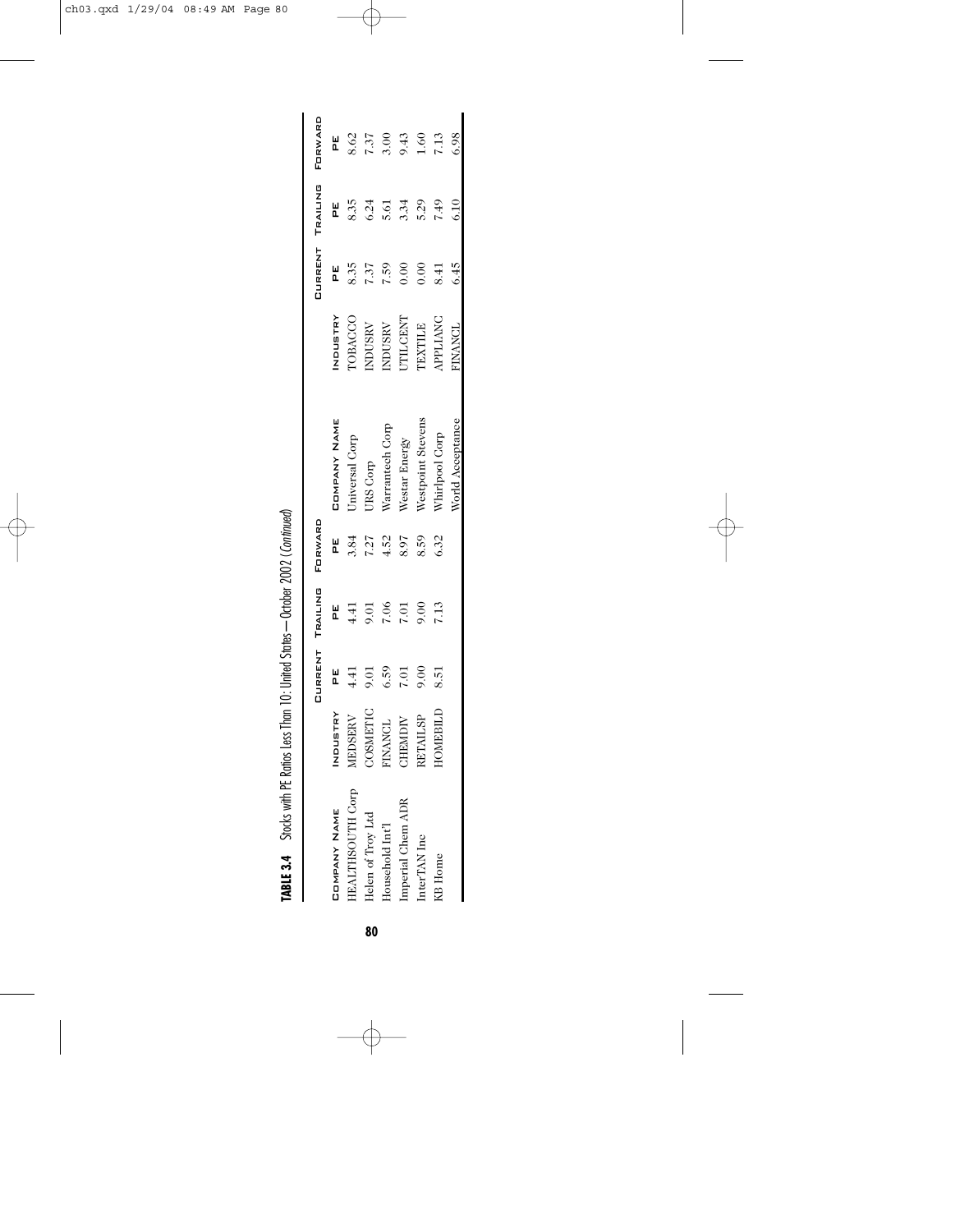reasons. First, not all earnings are of equal quality. In recent years, some firms have used accounting sleight of hand and one-time income to report higher earnings. You would expect these firms to trade at lower price-earnings ratios than other firms. Second, even if the earnings are not skewed by accounting choices, the earnings can be volatile and the low PE ratio may reflect this higher risk associated with investing in a stock. Third, a low PE ratio can also indicate that a firm's growth prospects have run out. Consequently, it could be a poor investment.

### Risk and PE Ratios

In the earlier section, you compared the returns of stocks with low price-earnings ratios to other stocks in the market over a long period and concluded that low PE stocks do earn higher returns on average. It is possible, however, that these stocks are riskier than average and that the extra return is just fair compensation for the additional risk. The simplest measure of risk you could consider is stock price volatility, measured with a standard deviation in stock prices over a prior period. Consider the portfolio of low PE stocks that you constructed at the end of the last section. The standard deviation in stock prices was computed for each stock in the portfolio. In Figure 3.7, the average standard deviation for the low PE portfolio is compared with the standard deviation of all stocks in the market for a three-year and a five-year period.

Surprisingly, the lowest PE stocks, are, on average, less volatile than the highest PE stocks, though some stocks in the low PE portfolio are more volatile than average.

Some studies try to control for risk by estimating excess returns that adjust for risk. To do so, though, they have to use a risk-and-return model, which measures the risk in investments and evaluates their expected returns, given the measured risk. For instance, some researchers have used the capital asset pricing model and estimated the betas of low PE and high PE portfolios. They come to the same conclusion that the analyses that do not adjust for risk come to: that low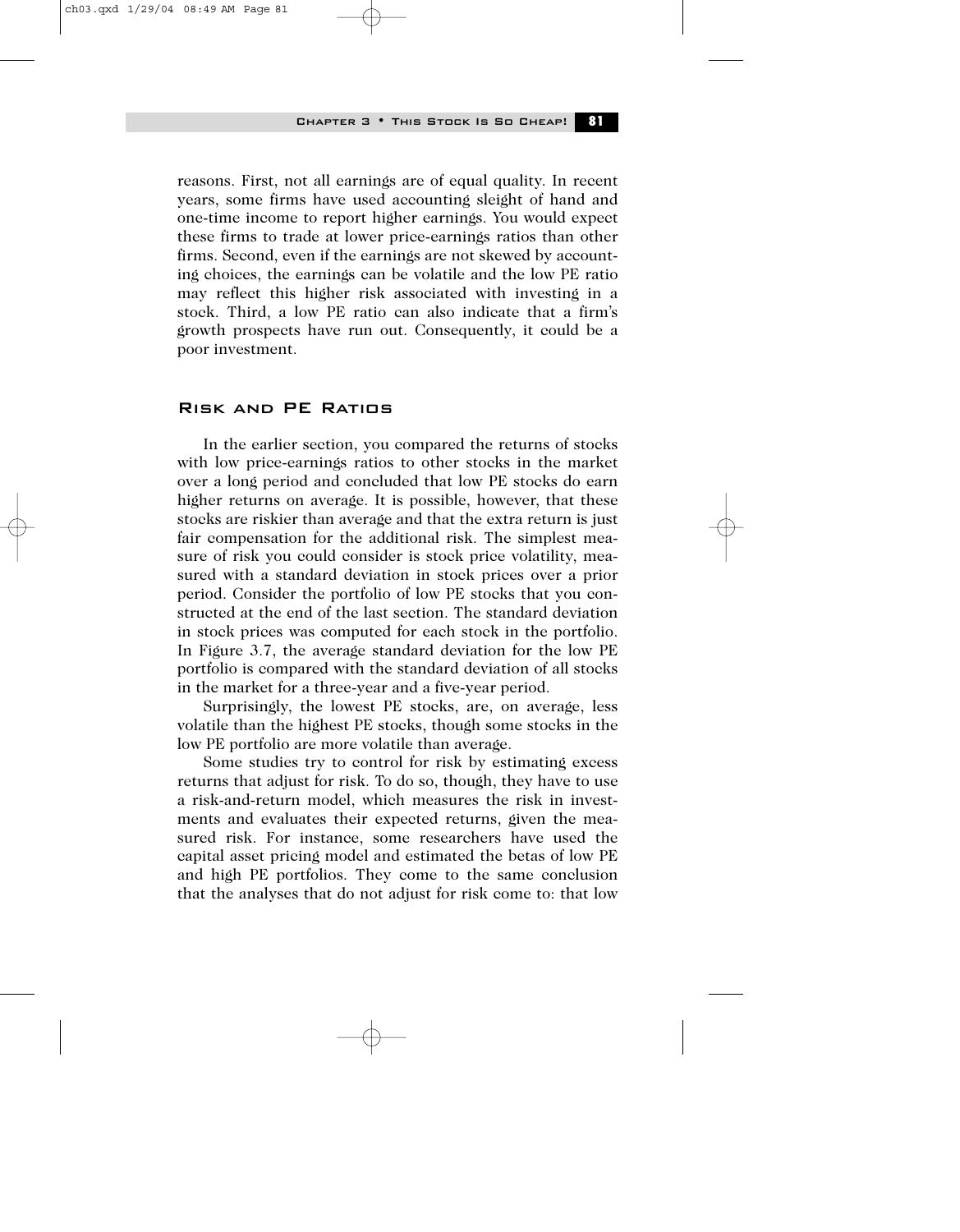

### **FIGURE 3.7**

Standard Deviation in Stock Prices

Data from Value Line. The average annualized standard deviation in weekly stock prices over three and five years is reported.

> PE ratio stocks earn much higher returns, after adjusting for beta risk, than do high PE ratio stocks. Consequently, the beta was computed for each of the stocks in the low PE portfolio, and the average was contrasted for the portfolio with the average for all other stocks, as shown in Figure 3.8.

> On this measure of risk as well, the low PE ratio portfolio fares well, with the average beta of low PE stocks being lower than the average PE for the rest of the market.

> While the average beta and standard deviation of the low PE portfolio is lower than the average for the rest of the market, it is still prudent to screen stocks in the portfolio for risk. You could, for instance, eliminate all firms that would fall in the top quintile of listed stocks in terms of risk, beta or standard deviation. Looking at stocks listed in October 2002, this would have yielded cutoff values of 1.25 for beta and 80% for standard deviation. Removing firms with betas greater than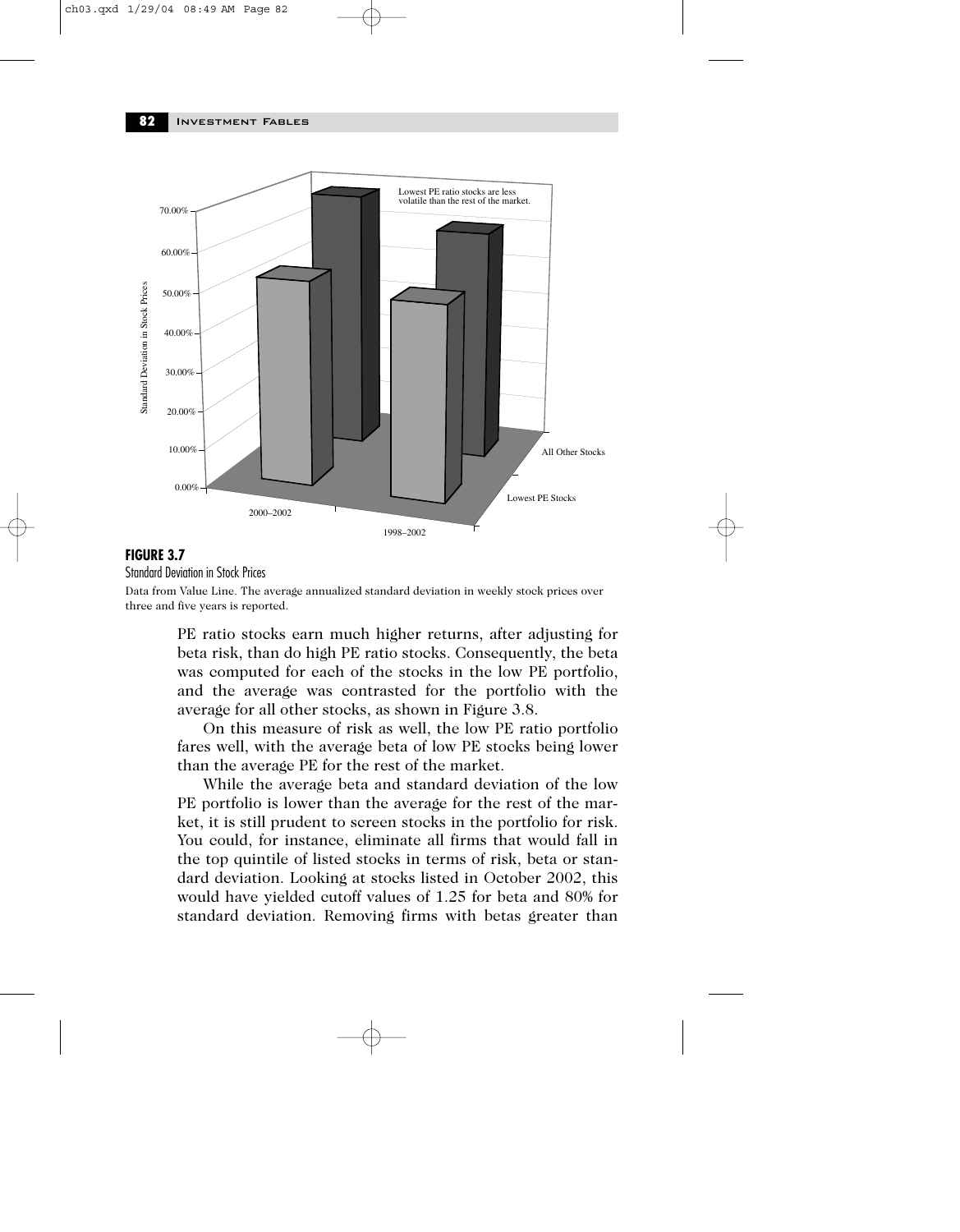



### **FIGURE 3.8**

Betas of Low PE Ratio Companies

Data from Value Line. This is the average beta (computed over 5 years of weekly returns) across stocks in the portfolio.

> 1.25 or standard deviations that exceed 80% from the sample reduces the number of stocks in the portfolio from 115 to 91. Table 3.5 lists the 24 firms removed as a result of failing the risk screen.

| <b>TABLE 3.5</b> | Firms Removed from Low PE Portfolio: Risk Test |  |  |
|------------------|------------------------------------------------|--|--|
|                  |                                                |  |  |

| <b>STANDARD</b>  |
|------------------|
|                  |
| <b>DEVIATION</b> |
| 75.58%           |
| 49.50%           |
| 52.58%           |
| 46.00%           |
| 43.74%           |
|                  |

*(continued)*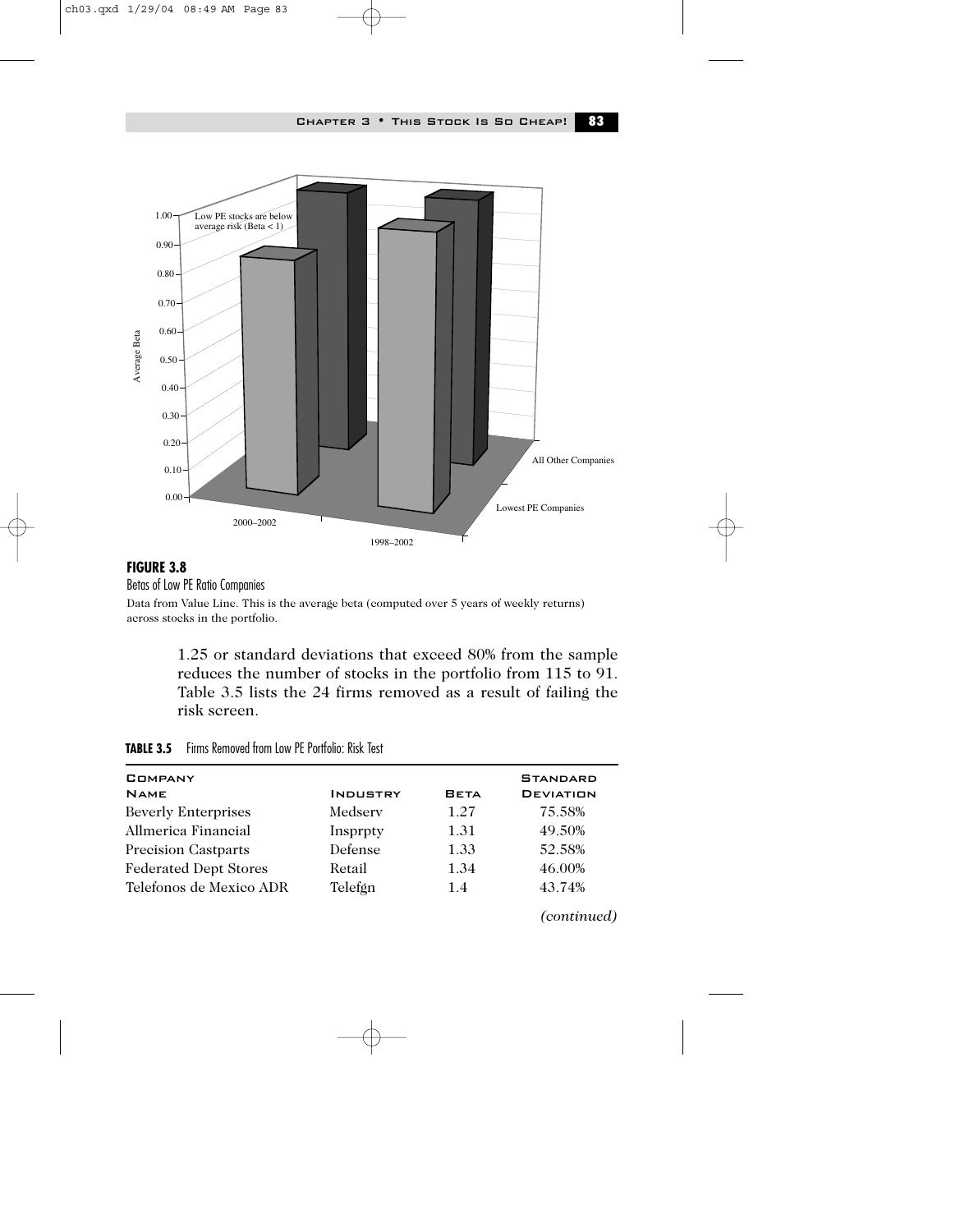| COMPANY                  |                 |             | <b>STANDARD</b>  |
|--------------------------|-----------------|-------------|------------------|
| <b>NAME</b>              | <b>INDUSTRY</b> | <b>BETA</b> | <b>DEVIATION</b> |
| Petroleum Geo ADR        | Oilfield        | 1.4         | 74.49%           |
| Shaw Group               | Metalfab        | 1.44        | 69.20%           |
| <b>United Rentals</b>    | Machine         | 1.68        | 58.13%           |
| Flowserve Corp           | Machine         | 1.71        | 54.84%           |
| InterTAN Inc             | Retailsp        | 1.73        | 61.29%           |
| Dynegy Inc 'A'           | Gasdivrs        | 1.78        | 77.24%           |
| Tyeo Int'l Ltd           | Diversif        | 1.87        | 60.57%           |
| Stillwater Mining        | Goldsilv        | 1.87        | 65.61%           |
| Salton Inc               | Houseprd        | 2.05        | 73.57%           |
| CryoLife Inc             | Medsuppl        | $-0.34$     | 81.08%           |
| Dura Automotive 'A'      | Auto-oem        | 2.35        | 81.56%           |
| Quanta Services          | Indusry         | 2.48        | 82.67%           |
| Calpine Corp             | Power           | 1.95        | 85.18%           |
| Metro One Telecom        | Indusry         | 1.74        | 86.70%           |
| AES Corp                 | Power           | 2.26        | 89.64%           |
| Aftermarket Tech         | Auto-oem        | 1.02        | 100.83%          |
| ePlus Inc                | Internet        | 1.57        | 113.77%          |
| <b>Westpoint Stevens</b> | Textile         | 0.74        | 126.22%          |
| Acclaim Entertainment    | Ent tech        | 3.33        | 237.57%          |

### **TABLE 3.5** Firms Removed from Low PE Portfolio: Risk Test *(Continued)*

Note that firms are required to pass both risk tests. Thus, firms that have betas less than 1.25 (such as Westpoint Stevens) but standard deviations greater than 80% are eliminated from the portfolio.

### Low Growth and PE Ratios

One reason for a low PE ratio for a stock would be low expected growth. Many low PE ratio companies are in mature businesses for which the potential for growth is minimal. If you invest in stocks with low PE ratios, you run the risk of holding stocks with anemic or even negative growth rates. As an investor, therefore, you have to consider whether the tradeoff of a lower PE ratio for lower growth works in your favor.

As with risk, growth can be measured in many ways. You could look at growth in earnings over the last few quarters or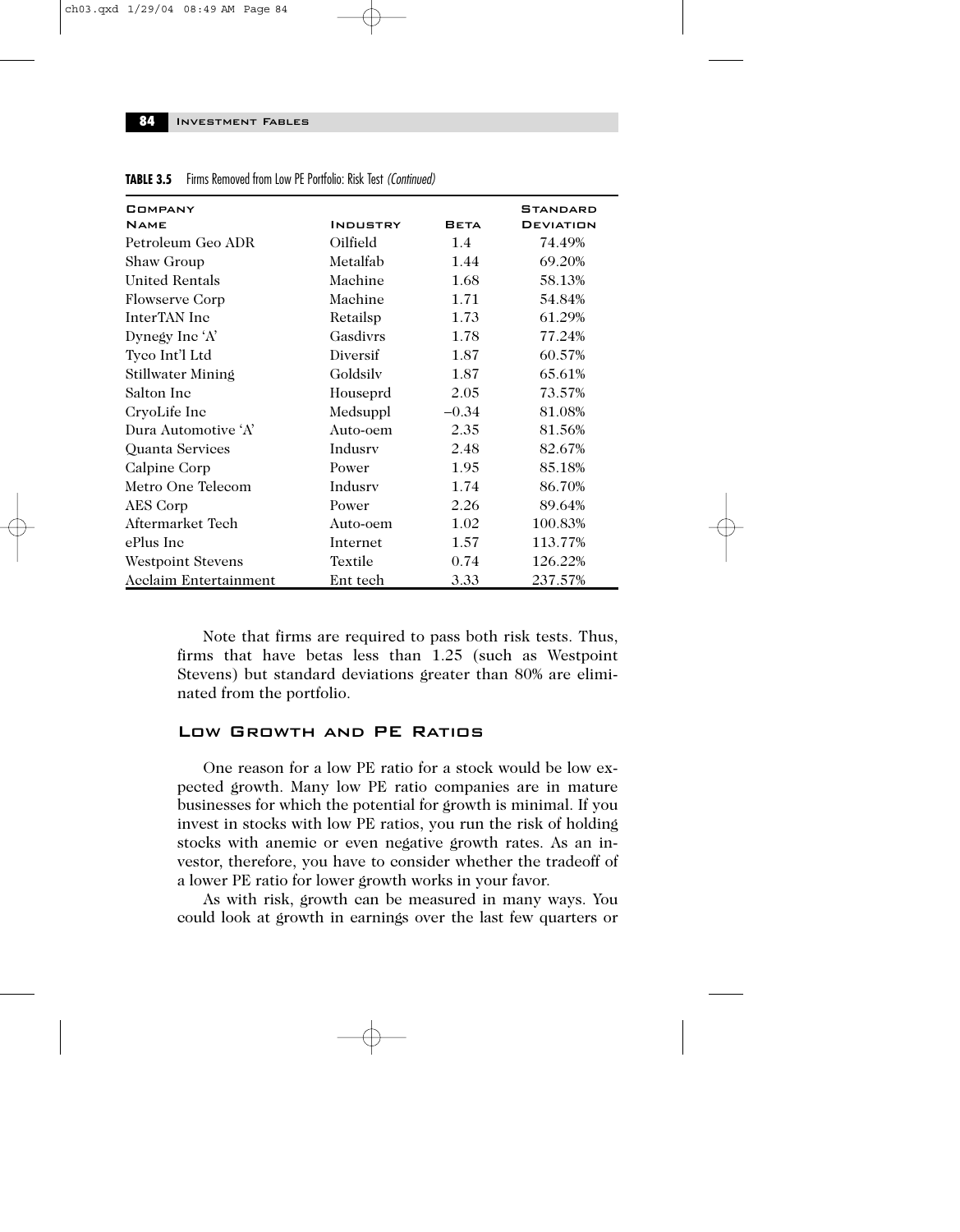years, but that would be backward looking. There are stocks whose earnings have stagnated over the last few years that may be ripe for high growth, just as there are stocks whose earnings have gone up sharply in the last few years that have little or no expected growth in the future. It is to avoid this peering into the past that investors often prefer to focus on expected growth in earnings in the future. Estimates of this growth rate are available for different forecast periods from analysts and are often averaged and summarized (across analysts) by services such as I/B/E/S or Zacks. The average past and expected growth rates in earnings per share for firms in the low PE portfolio are computed and compared in Figure 3.9 to the same statistics for the rest of the market in October 2002.

The earnings of the lowest PE ratio stocks have grown faster than the earnings of other stocks if you look back in



### **FIGURE 3.9**

ch03.qxd 1/29/04 08:49 AM Page 85

Growth Rates: Lowest PE Stocks vs. Other Stocks

Data from Value Line. The projected sales and EPS growth for the next five years comes from analyst forecasts.

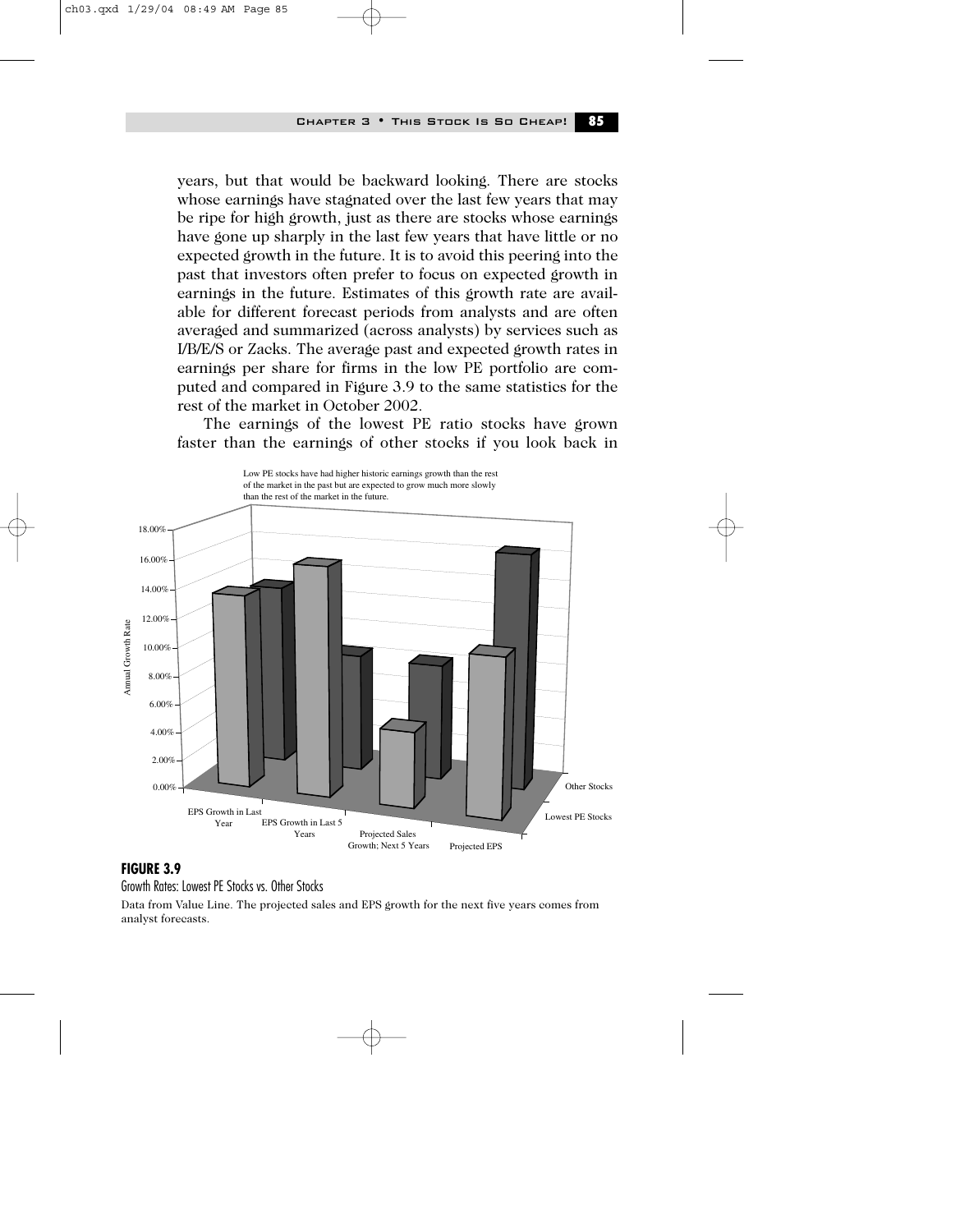time (one year or five years). However, the projected growth in both sales and earnings is much lower for the low PE ratio stocks, indicating that this may be a potential problem with the portfolio and a partial explanation for why these stocks trade at lower values. Consequently, you should consider screening the portfolio of low PE stocks for those with low or negative growth rates. Introducing a minimum expected growth rate of 10% in expected earnings reduces the sample of low PE stocks by 52 firms. A minimum expected growth rate of 5% would reduce the sample by 27 firms. If you believe that analyst estimates tend to be too optimistic and introduce an additional constraint that historical growth in earnings would also have to exceed 5%, you would lose another 18 firms from the sample. Table 3.6 summarizes the 41 firms that are eliminated by introduction of a dual growth constraint—a historical earnings per share growth rate that exceeds 5% and analyst projected earnings per share growth greater than 5%.

**TABLE 3.6** Firms Removed from Low PE Portfolio: Growth Test

| <b>COMPANY NAME</b>                                       | <b>TICKER</b><br><b>SYMBOL</b> | <b>PROJECTED</b><br><b>EPS GROWTH</b> | EPS GROWTH-<br><b>LAST 5 YEARS</b> |
|-----------------------------------------------------------|--------------------------------|---------------------------------------|------------------------------------|
| REMOVED BECAUSE PROJECTED GROWTH LESS THAN OR EQUAL TO 5% |                                |                                       |                                    |
| Aquila Inc                                                | ILA                            | $-10.00\%$                            | 7.00%                              |
| CMS Energy Corp                                           | <b>CMS</b>                     | $-4.00\%$                             | $-0.50%$                           |
| <b>PNM Resources</b>                                      | <b>PNM</b>                     | $-1.50\%$                             | 11.50%                             |
| UIL Holdings                                              | UIL                            | $-1.00\%$                             | 4.00%                              |
| Trans World Entertain                                     | TWMC                           | $-0.50%$                              | $0.00\%$                           |
| Stillwater Mining                                         | SWC                            | 0.50%                                 | $0.00\%$                           |
| Allegheny Energy                                          | AYE                            | 1.00%                                 | 8.50%                              |
| Allmerica Financial                                       | AFC                            | 1.00%                                 | 11.50%                             |
| Marathon Oil Corp                                         | <b>MRO</b>                     | 1.00%                                 | 28.00%                             |
| Imperial Chem ADR                                         | ICI                            | 1.50%                                 | $-3.50\%$                          |
| Pinnacle West Capital                                     | <b>PNW</b>                     | 2.00%                                 | 9.00%                              |
| El Paso Electric                                          | ЕE                             | 2.50%                                 | 15.50%                             |
| Salton Inc                                                | <b>SFP</b>                     | 2.50%                                 | 72.50%                             |
| Calpine Corp                                              | <b>CPN</b>                     | 3.50%                                 | $0.00\%$                           |
| Sprint Corp                                               | <b>FON</b>                     | 3.50%                                 | $0.00\%$                           |
| Ashland Inc                                               | ASH                            | 3.50%                                 | 14.50%                             |
| Universal Corp                                            | <b>UVV</b>                     | 3.50%                                 | 15.50%                             |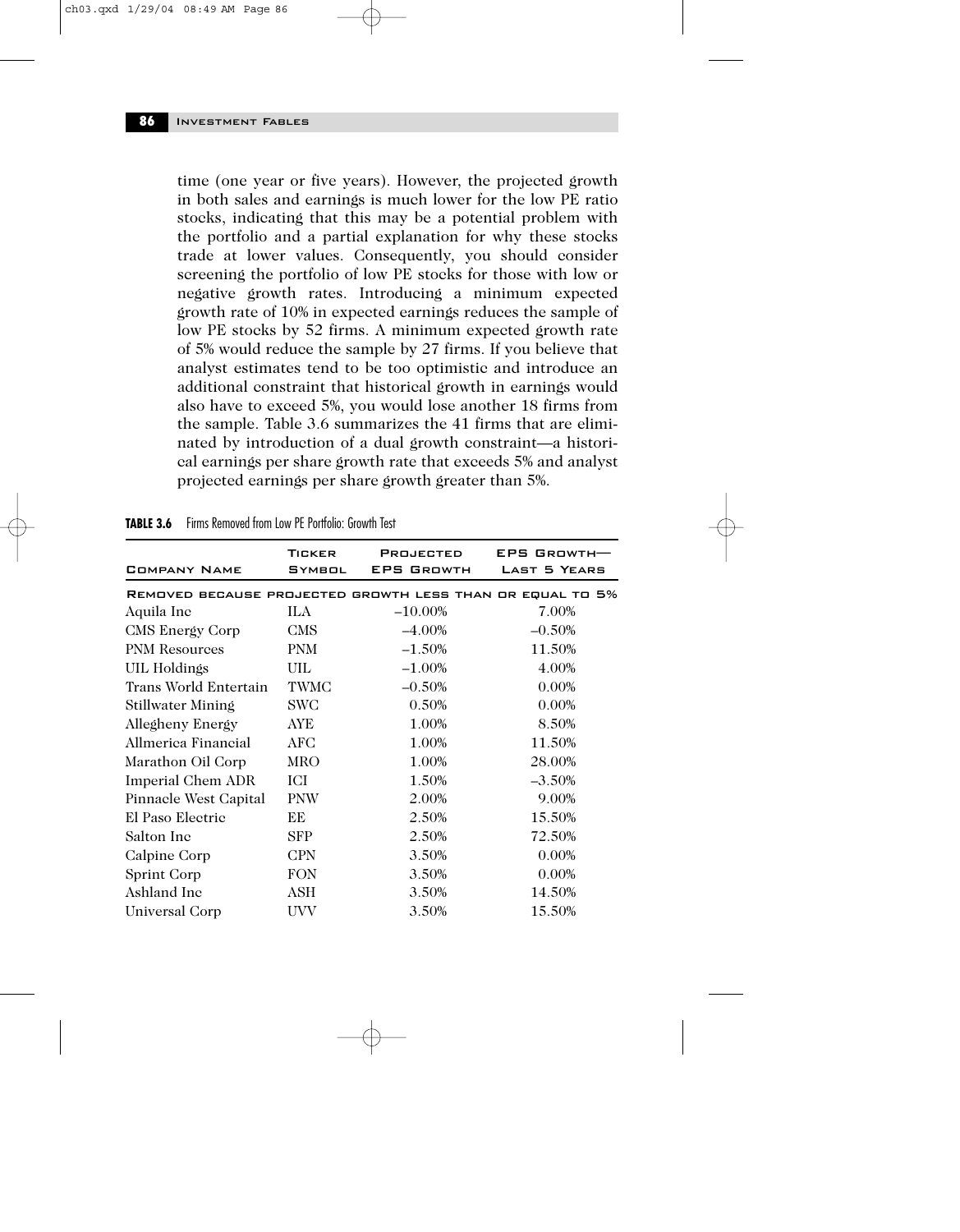Chapter 3 • This Stock Is So Cheap!

**87**

|                                                            | <b>TICKER</b> | <b>PROJECTED</b> | EPS GROWTH-         |
|------------------------------------------------------------|---------------|------------------|---------------------|
| <b>COMPANY NAME</b>                                        | SYMBOL        | EPS GROWTH       | <b>LAST 5 YEARS</b> |
| REMOVED BECAUSE PROJECTED GROWTH LESS THAN OR EQUAL TO 5%  |               |                  |                     |
| Westpoint Stevens                                          | WXS           | 4.00%            | 0.00%               |
| <b>ENDESA ADR</b>                                          | <b>ELE</b>    | 4.00%            | 1.00%               |
| Quanta Services                                            | <b>PWR</b>    | 4.50%            | 0.00%               |
| TECO Energy                                                | TE            | 4.50%            | 4.50%               |
| Lafarge No. America                                        | LAF           | 4.50%            | 17.50%              |
| Del Monte Foods                                            | <b>DLM</b>    | 5.00%            | 0.00%               |
| May Dept. Stores                                           | MAY           | 5.00%            | 6.00%               |
| Tommy Hilfiger                                             | <b>TOM</b>    | 5.00%            | 15.00%              |
| <b>Precision Castparts</b>                                 | PCP           | 5.00%            | 20.50%              |
| AES Corp                                                   | AES           | 5.00%            | 28.50%              |
| REMOVED BECAUSE HISTORICAL GROWTH LESS THAN OR EQUAL TO 5% |               |                  |                     |
| Westar Energy                                              | WR.           | 16.00%           | $-25.50\%$          |
| Green Mountain Pwr                                         | <b>GMP</b>    | 20.50%           | $-19.50\%$          |
| Petroleum Geo ADR                                          | PGO           | 15.00%           | $-14.50%$           |
| <b>Beverly Enterprises</b>                                 | <b>BEV</b>    | 9.50%            | $-12.50%$           |
| Gerber Scientific                                          | <b>GRB</b>    | 14.00%           | $-9.50%$            |
| Quaker Fabric                                              | <b>QFAB</b>   | 18.17%           | $-5.50%$            |
| Sola Int'l                                                 | <b>SOL</b>    | 6.00%            | $-3.50\%$           |
| Nash Finch Co                                              | <b>NAFC</b>   | 17.50%           | $-3.50%$            |
| Aftermarket Tech                                           | <b>ATAC</b>   | 8.50%            | 2.00%               |
| TXU Corp                                                   | <b>TXU</b>    | 9.50%            | 2.00%               |
| Electronic Data Sys                                        | <b>EDS</b>    | 13.00%           | 2.50%               |
| Chromeraft Revington                                       | <b>CRC</b>    | 13.00%           | 4.00%               |
| Gadzooks Inc                                               | GADZ          | 18.33%           | 5.00%               |

### Earnings Quality and PE Ratios

With their focus on earnings per share, PE ratios put you at the mercy of the accountants who measure these earnings. If you assumed that accountants make mistakes but that they work within established accounting standards to estimate earnings without bias, you would be able to use PE ratios without qualms. In the aftermath of the accounting scandals of recent years, you could argue that accounting earnings are susceptible to manipulation. If earnings are high not because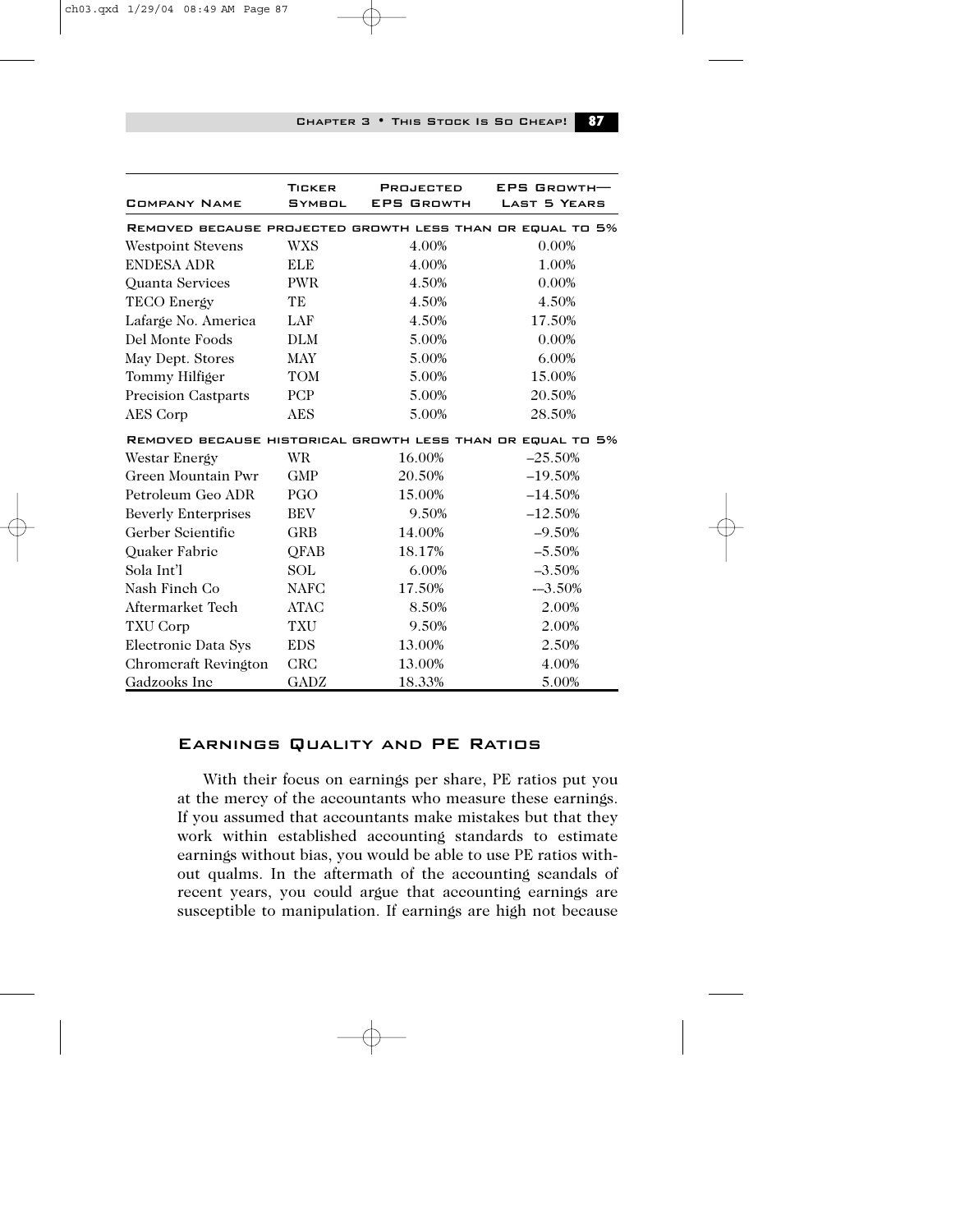of a firm's operating efficiency but because of one-time items such as gains from divestiture or questionable items such as income from pension funds, you should discount these earnings more (leading to lower PE ratios).

How can you screen stocks to eliminate those with questionable earnings? It is difficult to do, since you learn of troubles after they occur. You could, however, look for clues that have historically accompanied earnings manipulation. One would be frequent earnings restatements by firms, especially when such restatements disproportionately reduce earnings.<sup>7</sup> Another would be the repeated use of one-time charges to reduce earnings. For example, Xerox had large one-time charges that reduced or eliminated earnings every single financial year during the 1990s. A third is a disconnect between revenue growth and earnings growth. While it is entirely possible for firms to report high earnings growth when revenue growth is low for a year or two, it is difficult to see how any firms can continue to grow earnings 20% a year, year after year, if their revenues growth is only 5% a year.

# Lessons for Investors

The primary lesson of this chapter is that firms that have low price-earnings ratios may be neither undervalued nor good investments. If you combine that with the fact that the primary culprits for low PE ratios are low growth and high risk, it is clear that you want a portfolio of stocks with low PE ratios, high-quality earnings with potential for growth and low risk. The key then becomes coming up with the screens that will allow you to bring all of these needs into the portfolio.

(a) *Low PE ratios:* There are two decisions you need to make here. The first is the measure of PE that you will be using. Not only do you have to decide whether you will use current, trailing or forward PE, but you will also have to choose whether you want to use primary or diluted earnings. The second decision you have to make is on what cutoff you will use for a low PE ratio.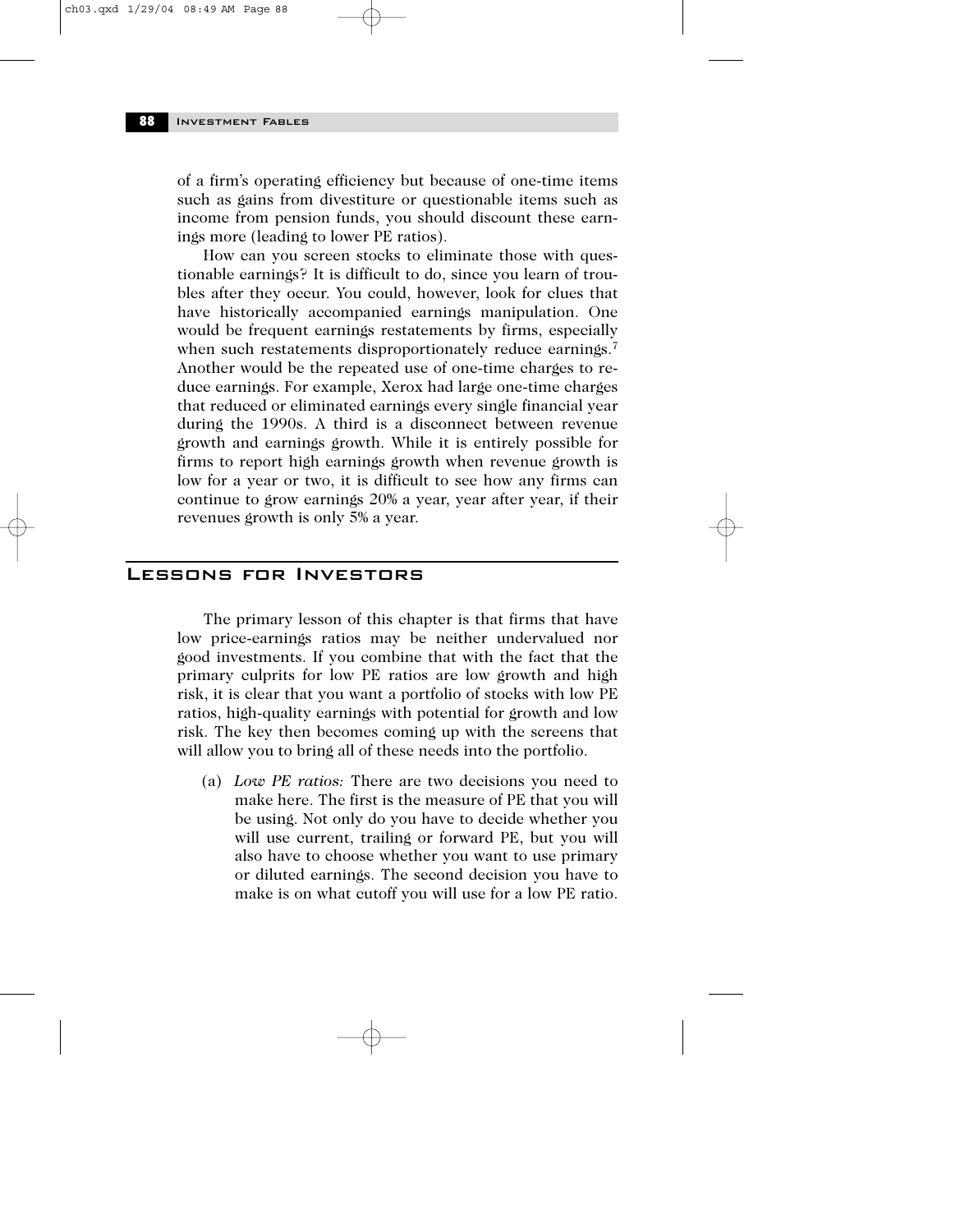ch03.qxd 1/29/04 08:49 AM Page 89

In other words, will you pick all stocks with PE ratios less than 12 or only those with PE ratios less than 8? As noted earlier in the chapter, what constitutes a low PE ratio is relative. In other words, a PE ratio of 12 is low in a market in which the median PE is 25 but will be high in a market where the median PE is 7. To scale your choices to the level of the market, you can use the  $10^{th}$  or  $20^{th}$  percentile as the cutoff for a low PE ratio; which one you pick will depend upon how stringent your other screens are and how many stocks you would like to have in your final portfolio.

- (b) *Low risk:* Here again, you have two judgments to make. The first is the measure of risk that you will use to screen firms. The standard deviation in stock prices and betas were used as screens in the last section, but there are other quantitative measures of risk that you could also consider. You could use the debtequity ratio to measure the risk from financial leverage. In addition, there are qualitative measures of risk. Standard and Poor's, for instance, assigns stocks a letter grade that resembles the ratings they assign corporate bonds. An A-rated equity, by S&P's measure, is much safer than a BBB-rated equity. The second is the level of risk at which you will screen out stocks. With standard deviation, for instance, will you screen out all stocks that have standard deviations that exceed the median or average for the market or will you set a lower standard?
- (c) *Reasonable expected growth in earnings:* While it is unlikely that you will find companies with low PE ratios and high expected growth rates, you can set a threshold level for growth. You could eliminate all firms, for instance, whose expected growth rate in earnings is less than 5%. How do you come up with this cutoff? You could look at the entire market and use the median or average growth rate of the market as an index.
- (d) *Quality of earnings:* This is perhaps the toughest and most time-intensive test to meet. To do it right, you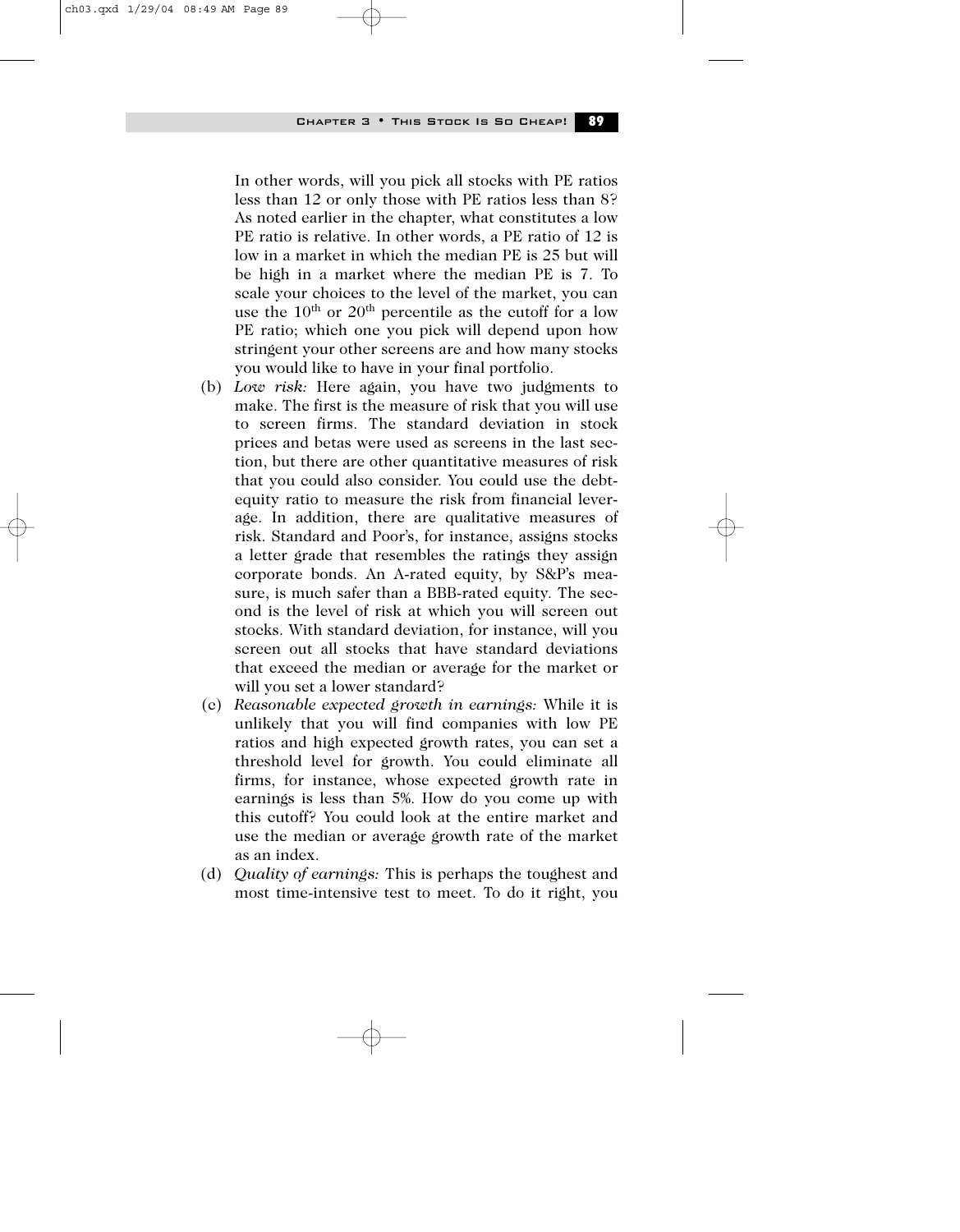ch03.qxd 1/29/04 08:49 AM Page 90

### **90** Investment Fables

would need to examine the financial statements of each of the firms that make it through the prior screens in detail, and over several years. If you want simpler tests, you could eliminate firms for which you have doubts about earnings quality. For instance, you could remove firms that have the following:

- Repeatedly restated earnings over the last few years: These can be a sign of underlying accounting problems at firms.
- Grown through acquisitions rather than internal investments: Companies that grow through acquisitions are much more likely to have one-time charges (like restructuring expenses) and noncash charges (such as goodwill amortization) that make current earnings less reliable.
- Significant option grants or profits from one-time deals: One-time profits complicate the search for "normalized earnings," and large option grants can make forecasting per share numbers very difficult.

Taking into account these screens, stocks that passed the following screens were considered in October 2002:

- PE ratios (current, trailing and forward) less than 12 (the  $20<sup>th</sup>$  percentile at the time of the screening).
- Betas that are less than 1 and standard deviations in stock prices over the last five years of less than 60% (which was the median standard deviation across all traded stocks). To control for the fact that some of these firms may have too much debt, any firms that had debt that exceeded 60% of their book capital were eliminated.
- Expected growth in earnings per share (from analyst estimates) over the next five years greater than 5% and historical growth rates in earnings per share (over the last five years) that exceed 5%.

In addition, any firms that had restated earnings<sup>8</sup> over the previous five years or that had more than two large<sup>9</sup> restructuring charges over the previous five years were eliminated. The resulting portfolio of 27 stocks is summarized in the ap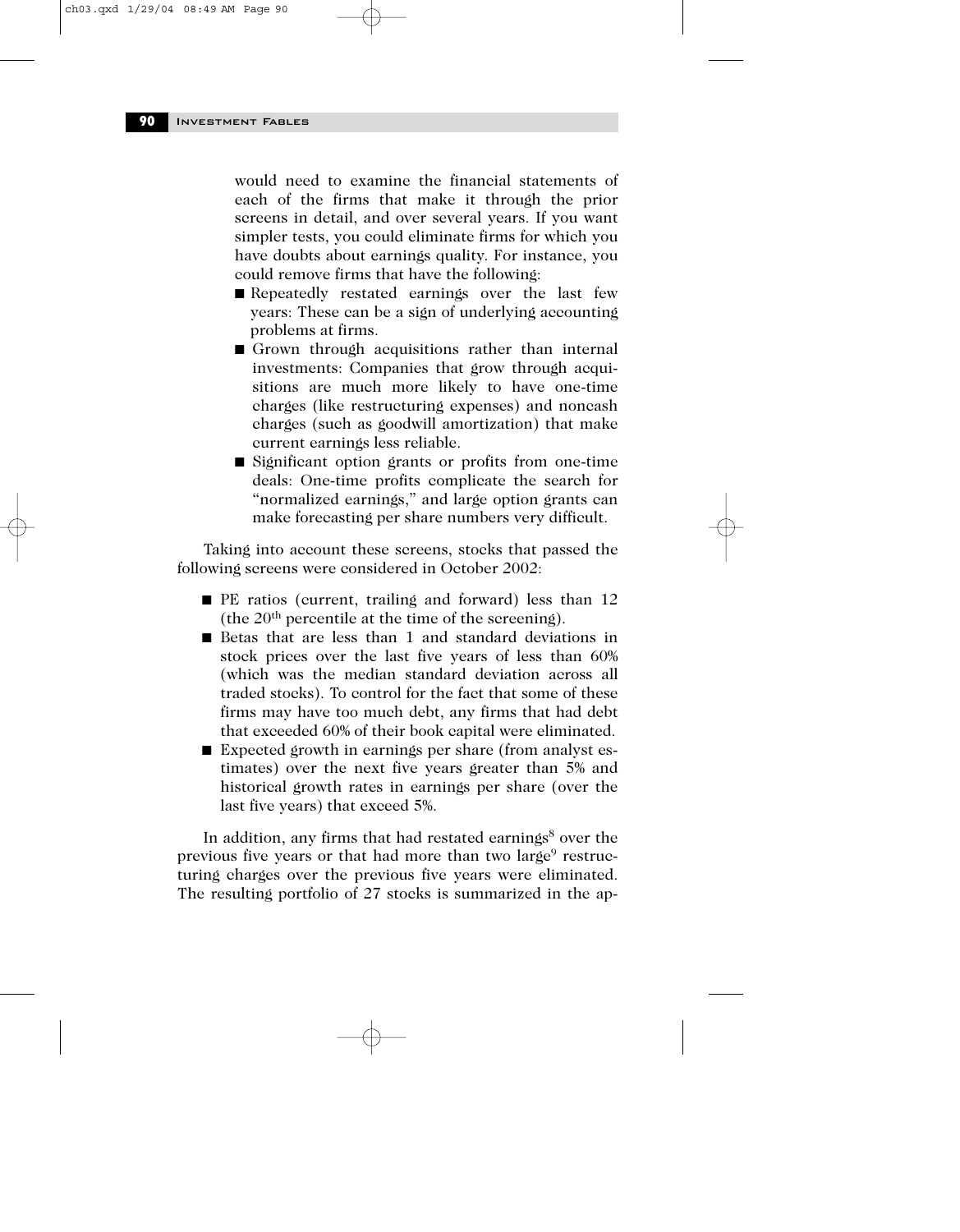Chapter 3 • This Stock Is So Cheap!

**91**

pendix at the end of this chapter. The portfolio is well diversified and comes from 23 different industries, as defined by Value Line.

# Conclusion

The conventional wisdom is that low PE stocks are cheap and represent good value. That is backed up by empirical evidence that shows low PE stocks earning healthy premiums over high PE stocks. If you relate price-earnings ratios back to fundamentals, however, low PE ratios can also be indicative of high risk and low future growth rates. In this chapter, we made this linkage explicit by creating a portfolio of low PE stocks and eliminating those stocks that fail the risk and growth tests. Of the 115 stocks that had trailing, current and forward PE ratios that were less than 10, more than 60% of the sample would have been removed because they had aboveaverage risk or below-average growth.

In summary, a strategy of investing in stocks just based upon their low price-earnings ratios can be dangerous. A more nuanced strategy of investing in low PE ratio stocks with reasonable growth and below-average risk offers more promise, but only if you are a long-term investor.

# **ENDNOTES**

- 1. If a cost (such as an administrative cost) cannot be easily linked with a particular revenues, it is usually recognized as an expense in the period in which it is consumed.
- 2. If this sounds high, it is because it is stated in nominal terms. In real terms, the growth rate is only 2%–2.5%.
- 3. If you are interested, you can look up the determinants of the PE ratio for a high growth firm in Damodaran, A., *Investment Valuation*, John Wiley and Sons.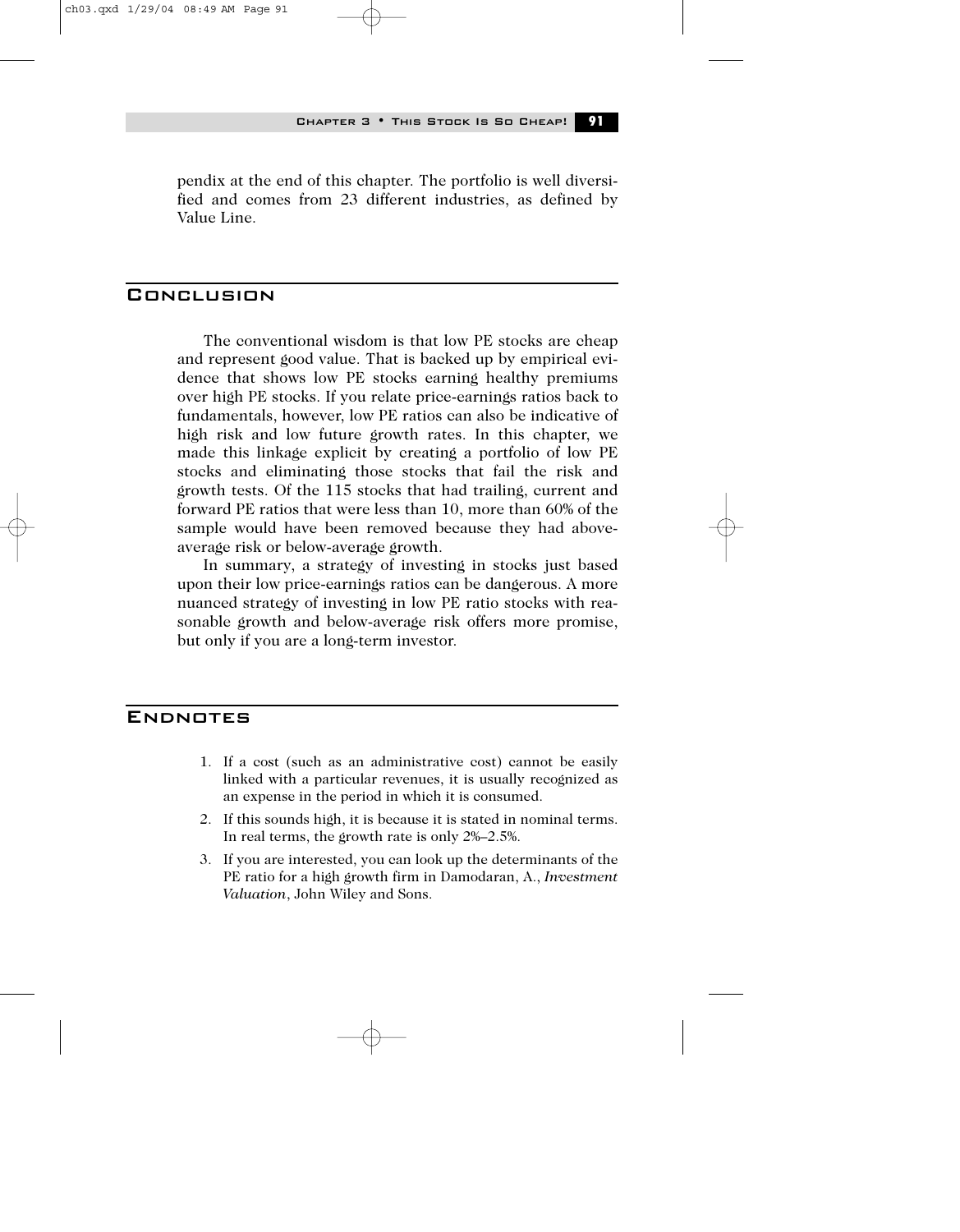#### **92** INVESTMENT FABLES

- 4. Graham, B., and D. Dodd, 1934, *Security Analysis*. McGraw Hill.
- 5. Tangible book value is computed by subtracting the value of intangible assets such as goodwill from the total book value.
- 6. Oppenheimer, H. R., 1984, *A Test of Ben Graham's Stock Selection Criteria* (September/October): v40(5), 68–74.
- 7. When firms restate earnings, they have to file an amended financial statement with the Securities and Exchange Commission (SEC). One easy way of finding firms that have done repeated restatements is to examine the SEC filings data online and to count the number of restatements over a period (three to five years).
- 8. When a company restates earnings, it has to file an amended 10K with the SEC. The SEC web site was checked for the number of amended 10Ks over the last five years for any firms that passed the PE, growth and risk screens.
- 9. A large charge is one that exceeded 20% of the precharge income of the firm. Thus, for a firm with \$1 billion in precharge income, a restructuring charge that is greater than \$200 million would have been viewed as a large charge.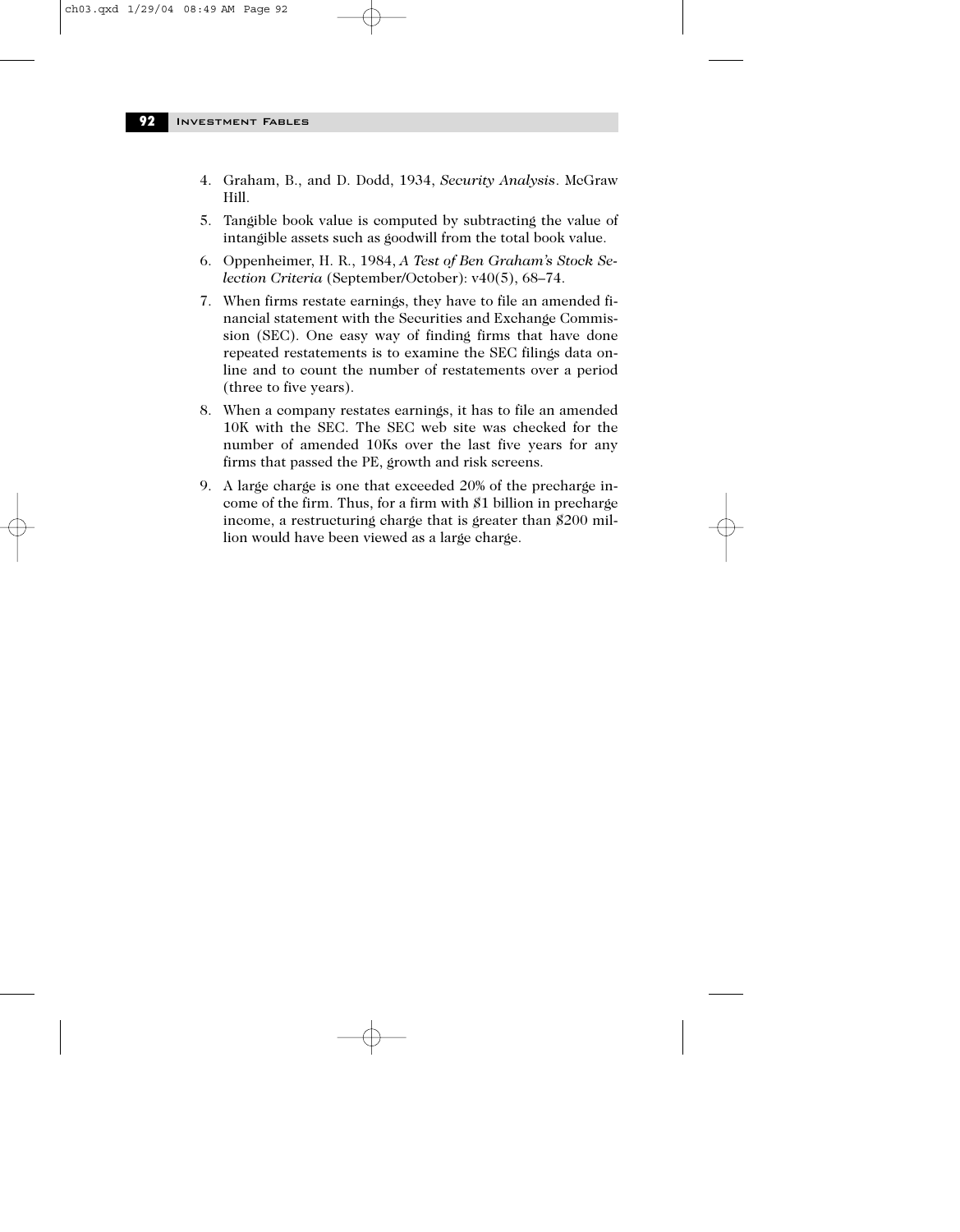| Ú<br>ŭ<br>.<br>J<br><u>և</u><br>ը<br>Ō<br>1<br>Í<br>ć<br>I<br>I | ທ<br>ທ<br>∢<br>Π | Ш<br>$\mathbf{a}$ | ESTS<br>ŀ | 니<br>工<br>ŀ | 굔<br>l | <b>ATES</b><br>.<br>Li<br>$\mathsf{C}$ |
|-----------------------------------------------------------------|------------------|-------------------|-----------|-------------|--------|----------------------------------------|
| C<br>Ľ<br>Ī<br>日日<br>Ō<br>CTO<br>ĺ<br>I                         |                  |                   |           |             |        |                                        |

 $\overline{1}$ 

|                                                                          |        |                           |         |           |             |      |                    |                | EPS GROWTH        |                |                      |
|--------------------------------------------------------------------------|--------|---------------------------|---------|-----------|-------------|------|--------------------|----------------|-------------------|----------------|----------------------|
|                                                                          |        |                           |         |           |             |      |                    |                |                   | PROJECTED      |                      |
|                                                                          |        |                           |         | PE RATIOS |             |      | RISK MEASURES      |                | GROWTH-           | <b>GROWTH:</b> | DPTIONS              |
| COMPANY                                                                  |        | <b>DENTIFICATION</b>      | CURRENT | TRAILING  | FORWARD     |      | STD.               | DEBT)          | ıŊ<br><b>LAST</b> | ıŊ<br>NEXT     | AS % OF              |
| NAME                                                                     | TICKER | NDUSTRY                   | 뉱       | 빝         | 뷭           | BETA | DEV <sup>1</sup> N | <b>CAPITAL</b> | YEARS             | <b>EARS</b>    | <b>SHARES</b>        |
| Washington Federal                                                       |        | Thrift                    | 11.22   | 0.90      | 10.89       | 0.90 | 32.84%             | 0.00%          | 7.50%             | 11.50%         | 0.00%                |
| <b>CEC</b> Entertainment                                                 |        | Restaurant                | 10.28   | 1.30      | 9.65        | 0.90 | 38.87%             | 13.36%         | 65.00%            | 17.00%         | 2.57%                |
| Magna Int'l 'A'<br>Bank of Nova Scotia                                   |        | Auto Parts                | 8.77    | 0.30      | 8.44        | 0.90 | 27.78%             | 24.01%         | 9.50%             | 10.50%         | 17.21%               |
|                                                                          |        | Bank (Canadian)           | 10.65   | 10.80     | 10.05       | 0.90 | 24.71%             | 29.40%         | 15.00%            | 10.00%         | 1.68%                |
| Centex Construction                                                      |        | Cement & Aggregates       | 9.87    | 10.90     | 9.04        | 0.75 | 38.04%             | 29.89%         | 20.50%            | 8.50%          | 0.38%                |
|                                                                          |        | Bank                      | 11.46   | 11,60     | 10.83       | 0.95 | 31.70%             | 30.94%         | 15.00%            | 11.50%         | 1.07%                |
| Zions Bancorp<br>Nat'l Bank of Canada                                    |        | Bank (Canadian)           | 10.09   | 1.50      | 9.38        | 0.80 | 22.60%             | 31.25%         | 13.00%            | 9.50%          | 0.48%                |
|                                                                          |        | Apparel                   | 1.03    | 1.20      | 10.72       | 0.90 | 35.17%             | 31.76%         | 6.50%             | 8.50%          | 3.11%                |
| V.F. Corp<br>Right Management                                            |        | Human Resources           | 8.97    | 9.30      | 8.69        | 0.60 | 53.97%             | 35.38%         | 9.00%             | 23.50%         | 9.19%                |
|                                                                          |        | Chemical (Specialty       | 9.46    | 11.40     | 8.64        | 0.80 | 43.01%             | 35.63%         | 16.50%            | 14.00%         | 1.90%                |
| Tredegar Corp<br>Ryan's Family<br>Loews Corp<br>Building Materials       |        | Restaurant                | 9.00    | 9.70      | 8.70        | 0.75 | 34.50%             | 35.97%         | 15.00%            | 14.00%         | 3.53%                |
|                                                                          |        | Financial Sves. (Div.)    | 8.12    | 10.60     | 6.71        | 0.90 | 37.83%             | 39.40%         | 5.50%             | 8.00%          | 0.00%                |
|                                                                          |        | Retail Building Supply    | 7.66    | 7.60      | 7.25        | 0.85 | 39.13%             | 40.80%         | 7.50%             | 8.00%          | 0.85%                |
| $\begin{array}{ll} \text{American Int}^1 \\ \text{HOP Corp} \end{array}$ |        | <b>Building Materials</b> | 7.23    | 7.10      | 6.78        | 0.75 | 33.63%             | 42.33%         | 14.50%            | 5.00%          | 3.18%                |
|                                                                          |        | Restaurant                | 10.86   | 12.00     | 9.87        | 0.85 | 32.28%             | 43.17%         | 15.00%            | 12.00%         | 1.77%                |
| Universal Forest                                                         |        | <b>Building Materials</b> | 9.60    | 9.80      | 8.46        | 0.75 | 32.67%             | 43.28%         | 14.00%            | 12.00%         | 2.91%                |
| TBC Corp                                                                 |        | Tire & Rubber             | 9.88    | 9.90      | 9.29        | 0.85 | 45.08%             | 43.84%         | 7.00%             | 10.00%         | 1.84%                |
| Haverty Furniture                                                        |        | Retail (Special Lines)    | 10.57   | 10.20     | 9.70        | 0.85 | 51.68%             | 45.48%         | 17.50%            | 14.00%         | 2.39%                |
| Brown Shoe                                                               |        | Shoe                      | 9.52    | 0.90      | 9.05        | 0.75 | 51.55%             | 45.73%         | 9.00%             | 8.00%          | 1.97%                |
| Philip Morris                                                            |        | Tobacco                   | 9.02    | 9.10      | 8.94        | 0.65 | 36.31%             | 50.60%         | 10.50%            | 9.00%          | 0.00%                |
| Smithfield Foods                                                         |        | Food Processing           | 11.77   | 11.00     | 9.93        | 6.0  | 39.34%             | 52.06%         | 26.00%            | 10.00%         | 2.15%                |
| Sealed Air                                                               |        | Packaging                 | 7.17    | 7.00      | 6.93        | 0.75 | 53.38%             | 52.12%         | 5.50%             | 15.00%         | 0.00%                |
| <b>SUPERVALU INC</b>                                                     |        | Food Wholesalers          | 8.21    | 8.70      | <b>T.31</b> | 0.75 | 37.58%             | 54.11%         | 8.00%             | 10.00%         | 0.81%                |
|                                                                          |        |                           |         |           |             |      |                    |                |                   |                | $_{\rm (continued)}$ |

**93**

 $\bigoplus$